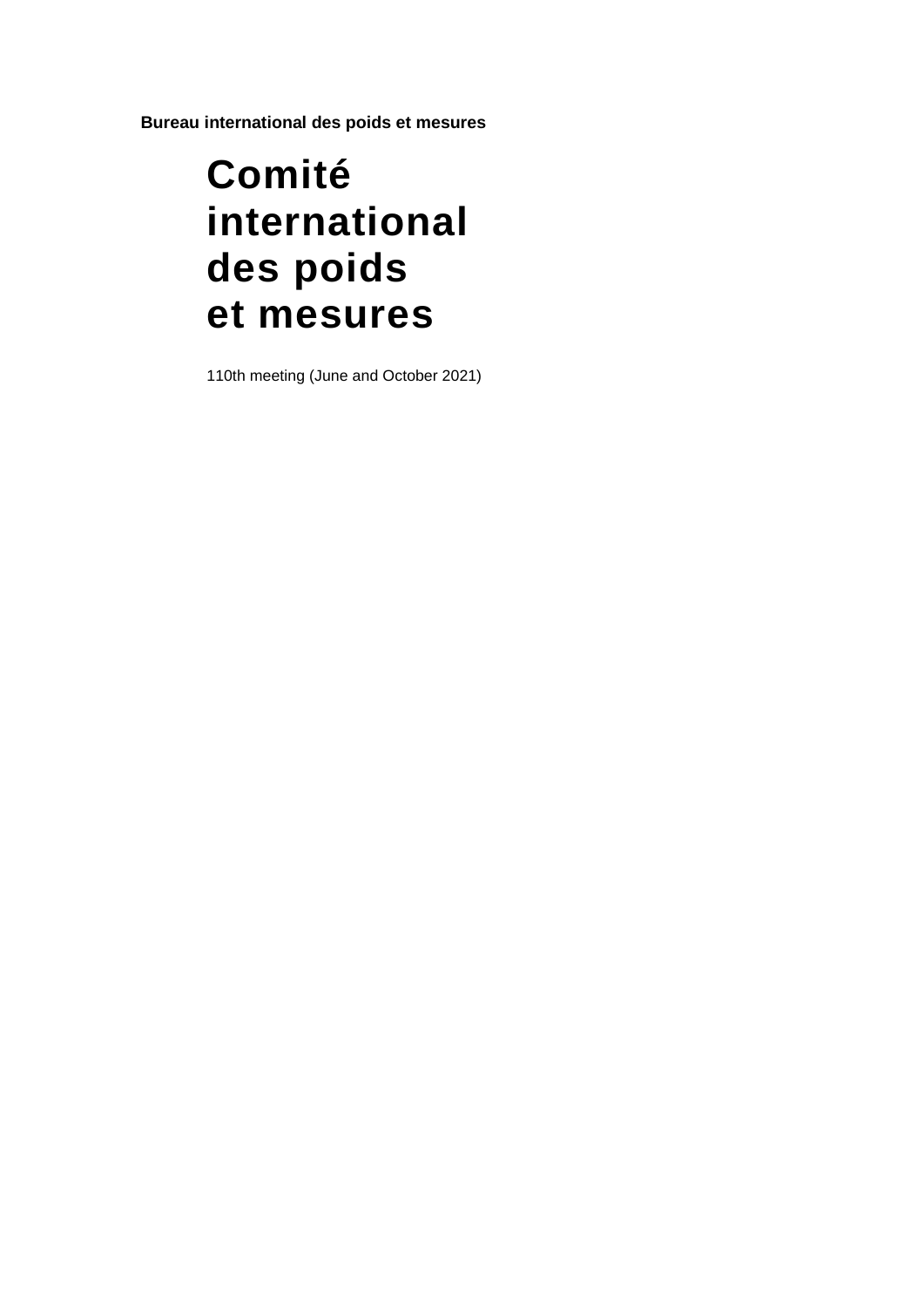#### **Report of the 110th Meeting of the International Committee for Weights and Measures 2021**

This Report of the 110th meeting of the International Committee for Weights and Measures (June and October 2021) is one of a set of three documents issued annually by the CIPM and the BIPM which collectively cover the formal reporting to Member States, the other two reports in the set being the:

- Annual Review 2020/2021, and the
- *Rapport annuel aux gouvernements des hautes parties contractantes sur la situation administrative et financière du Bureau international des poids et mesures 2021*.

Note on the use of the English text

To make its work more widely accessible the International Committee for Weights and Measures publishes an English version of its reports.

Readers should note that the official record is always that of the French text. This must be used when an authoritative reference is required or when there is doubt about the interpretation of the text.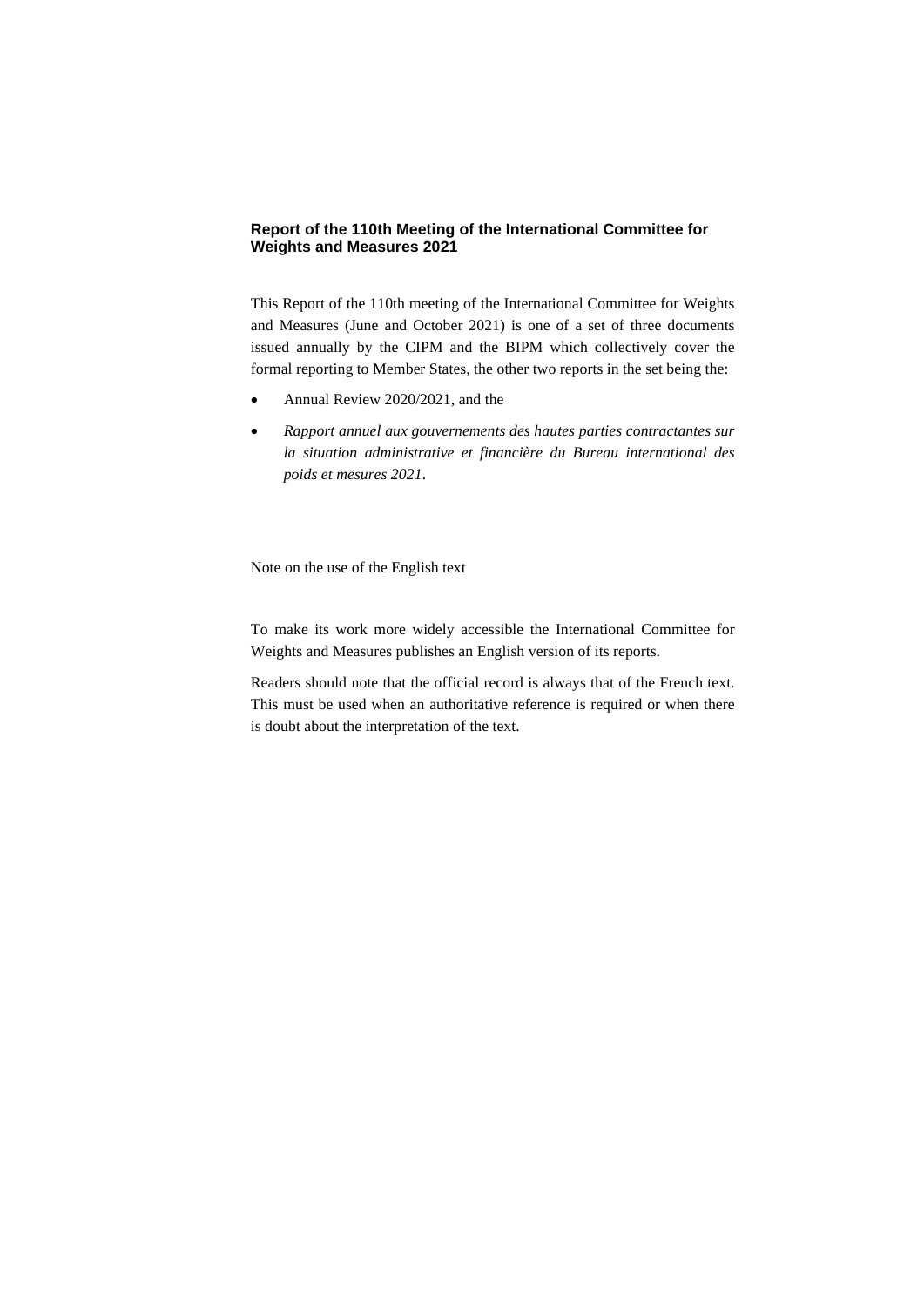#### **TABLE OF CONTENTS**

#### Member States and Associates **57**

#### **Proceedings of session I,** 21-23 June 2021 **59**

Executive summary **60**

Members of the CIPM as of June 2021 **61**

#### Agenda **63**

- 1. Opening of the session, quorum, agenda **64**
- 2. Confirmation of the report of the 109th meeting and review of the decisions taken **64**
- 3. Secretary's report (including recall of decisions taken by correspondence) **64**
- 4. Director's update **65**
- 5. Update from the President on the development of the CIPM Strategy **68**
- 6. Reports from the CC Presidents **69**
- 7. Finance **74**
- 8. Report from the BIPM on progress with the 2020-2023 Work Programme **75**
- 9. Strategy for the BIPM and timetable for the preparation of the Work Programme (2024-2027) **75**
- 10. Plans for the 27th meeting of the CGPM **75**
- 11. Update from the JCRB **76**
- 12. Update from the CIPM President on the work of the *ad hoc* Working Group of Member State Representatives **76**
- 13. Other business **78**
- 14. Dates and format for the CIPM meetings in 2021 and 2022 **78**

#### **Proceedings of session II,** 18-20 October 2021 **81**

#### Executive Summary **82**

Members of the CIPM as of 18 October 2021 **83**

#### Agenda **85**

- 1. Opening of the session, quorum, agenda **86**
- 2. Confirmation of the report of Session I of the 110th meeting **86**
- 3. Secretary's report (including recall of decisions taken by correspondence) **86**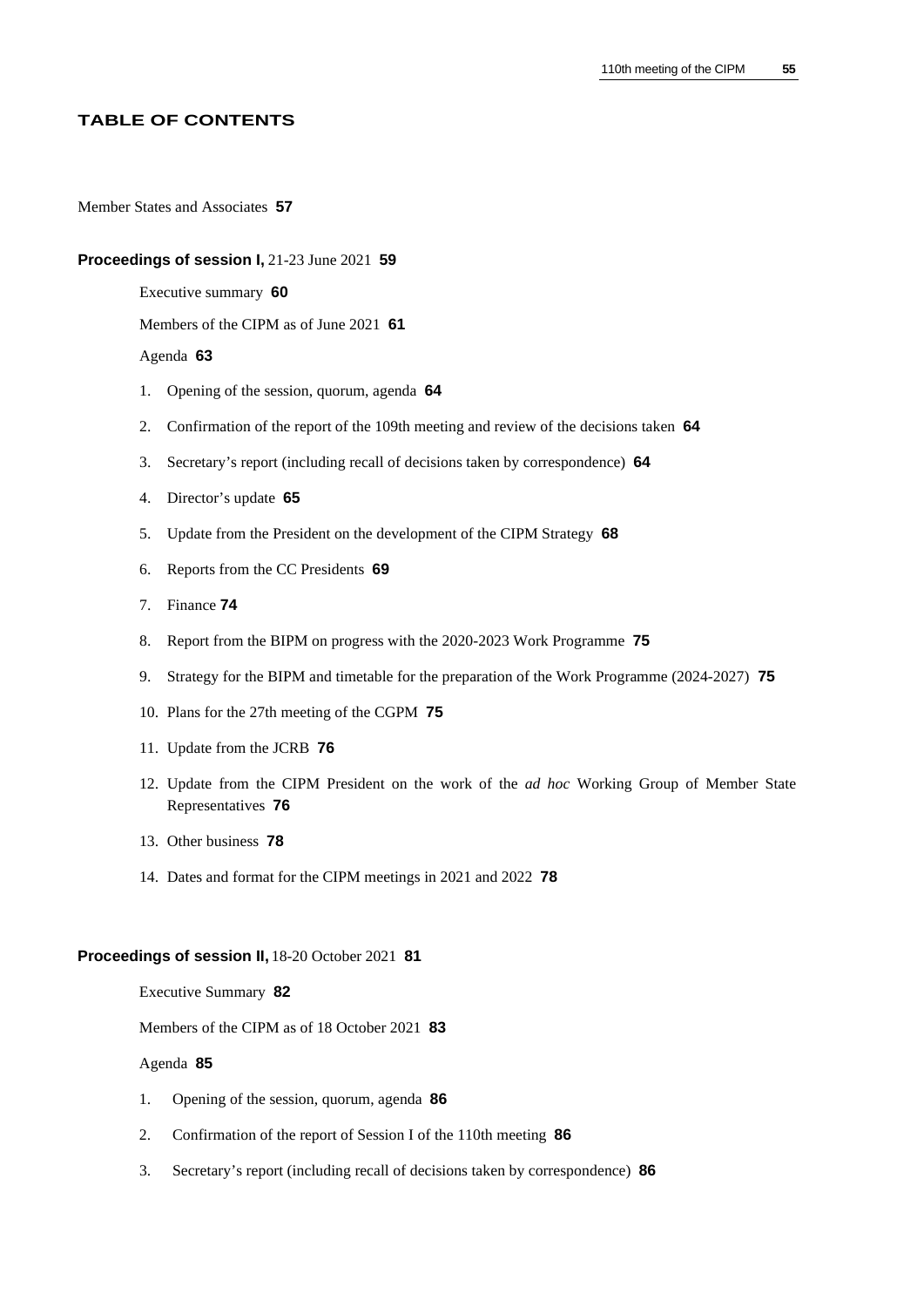- 4. Director's report **87**
- 5. Finance **89**
- 6. Reports from the CC Presidents and Chairs of Sub-Committees **91**
- 7. CIPM Strategy **95**
- 8. BIPM Strategy **95**
- 9. Update on progress with the BIPM Work Programme **96**
- 10. CIPM Governance **96**
- 11. Plans for the 27th meeting of the CGPM **97**
- 12. Other meetings **99**
- 13. Any other business **100**

Acronyms used in the present volume **101**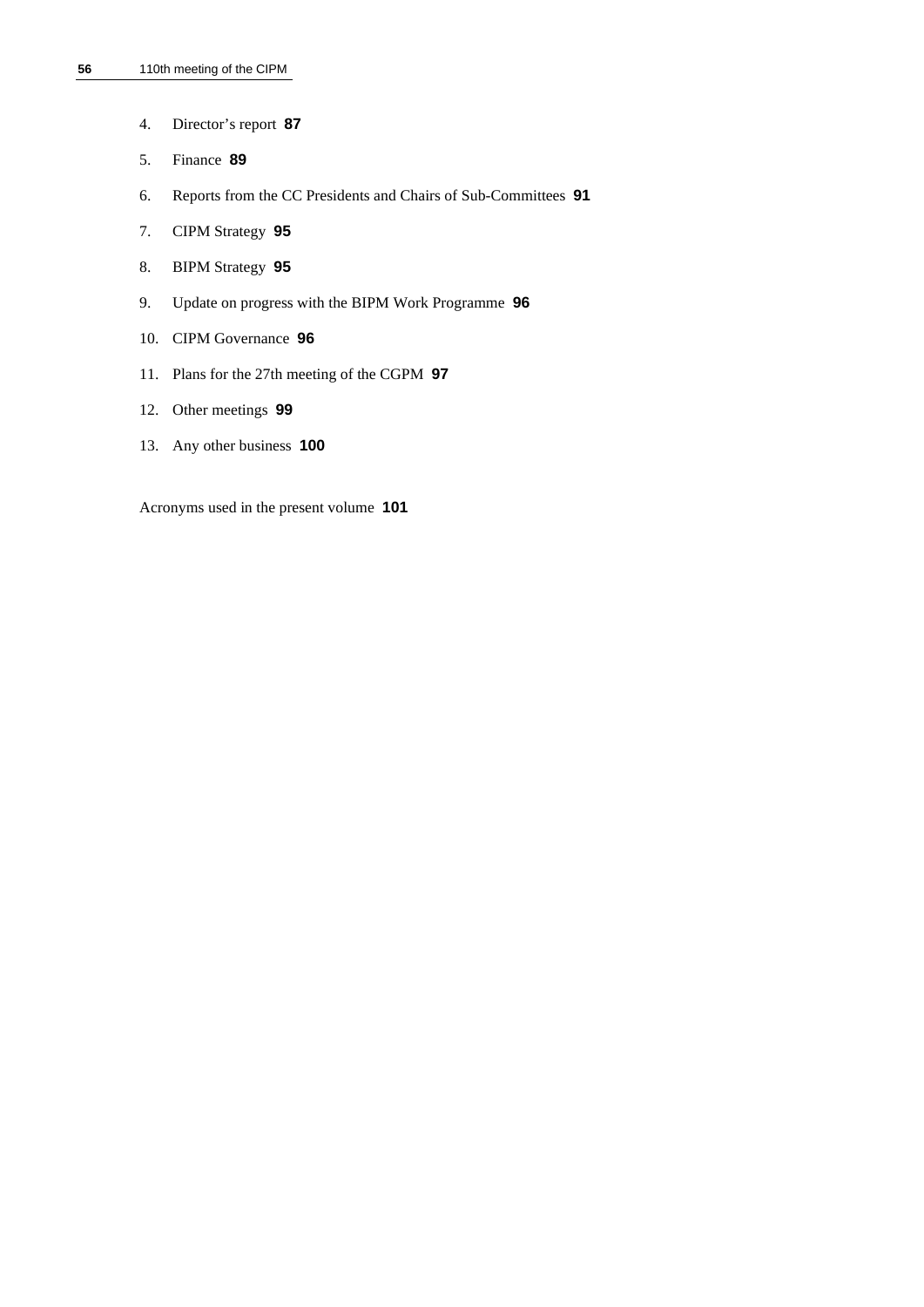## **STATES PARTIES TO THE METRE CONVENTION AND ASSOCIATE STATES AND ECONOMIES OF THE GENERAL CONFERENCE**

as of 20 October 2021

## **Member States (63)**

| Argentina      | Hungary                    | Poland                    |
|----------------|----------------------------|---------------------------|
| Australia      | India                      | Portugal                  |
| Austria        | Indonesia                  | Romania                   |
| <b>Belarus</b> | Iran (Islamic Republic of) | <b>Russian Federation</b> |
| Belgium        | Iraq                       | Saudi Arabia              |
| Brazil         | Ireland                    | Serbia                    |
| Bulgaria       | Israel                     | Singapore                 |
| Canada         | Italy                      | Slovakia                  |
| Chile          | Japan                      | Slovenia                  |
| China          | Kazakhstan                 | South Africa              |
| Colombia       | Kenya                      | Spain                     |
| Croatia        | Korea (Republic of)        | Sweden                    |
| Czechia        | Lithuania                  | Switzerland               |
| Denmark        | Malaysia                   | Thailand                  |
| Ecuador        | Mexico                     | Tunisia                   |
| Egypt          | Montenegro                 | Turkey                    |
| Estonia        | Morocco                    | Ukraine                   |
| Finland        | Netherlands                | United Arab Emirat        |
| France         | New Zealand                | United Kingdom            |
| Germany        | Norway                     | United States of An       |
| Greece         | Pakistan                   | Uruguay                   |

#### **Associates of the General Conference (39)**

Albania Azerbaijan Bangladesh Bolivia (Plurinational State of) Bosnia and Herzegovina Botswana Cambodia CARICOM<sup>1</sup> Chinese Taipei Costa Rica Cuba Ethiopia Georgia

- Ghana Hong Kong (China) Jamaica Kuwait Latvia Luxembourg Malta **Mauritius** Moldova (Republic of) Mongolia Namibia North Macedonia Oman
- ıia Africa  $\mathbf{n}$ erland  $nd$ ie **Arab Emirates** Kingdom States of America Uruguay Panama Paraguay Peru

Philippines Qatar Seychelles Sri Lanka Sudan

Tanzania Uzbekistan Viet Nam Zambia

Syrian Arab Republic

<sup>&</sup>lt;sup>1</sup>The Caribbean Community (CARICOM) is an Associate on behalf of eleven of its Member States: Antigua and Barbuda, Barbados, Belize, Dominica, Grenada, Guyana, Saint Kitts and Nevis, Saint Lucia, Saint Vincent and the Grenadines, Suriname, and Trinidad and Tobago.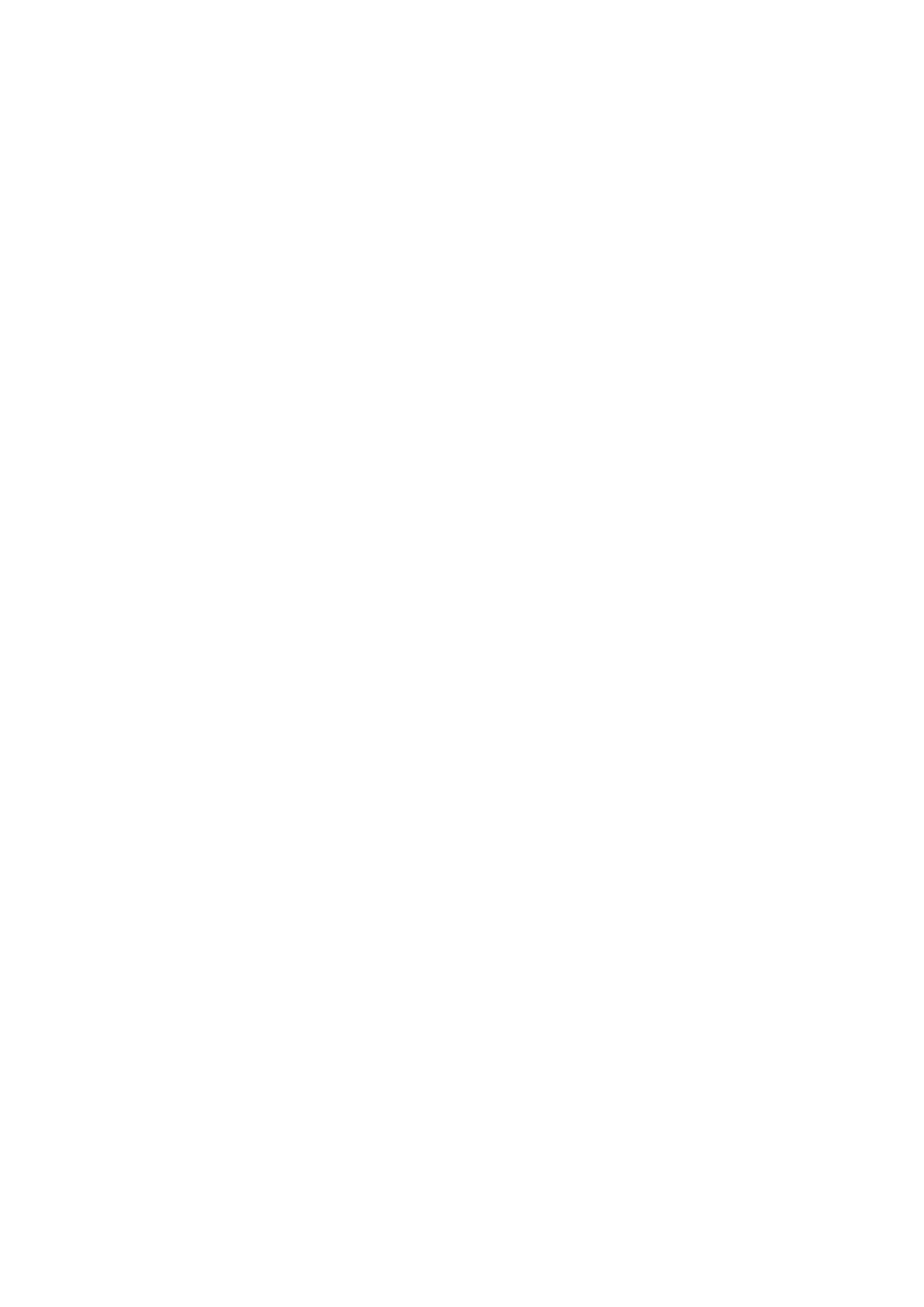## International Committee for Weights and Measures **Proceedings of Session I of the 110th meeting** (21-23 June 2021)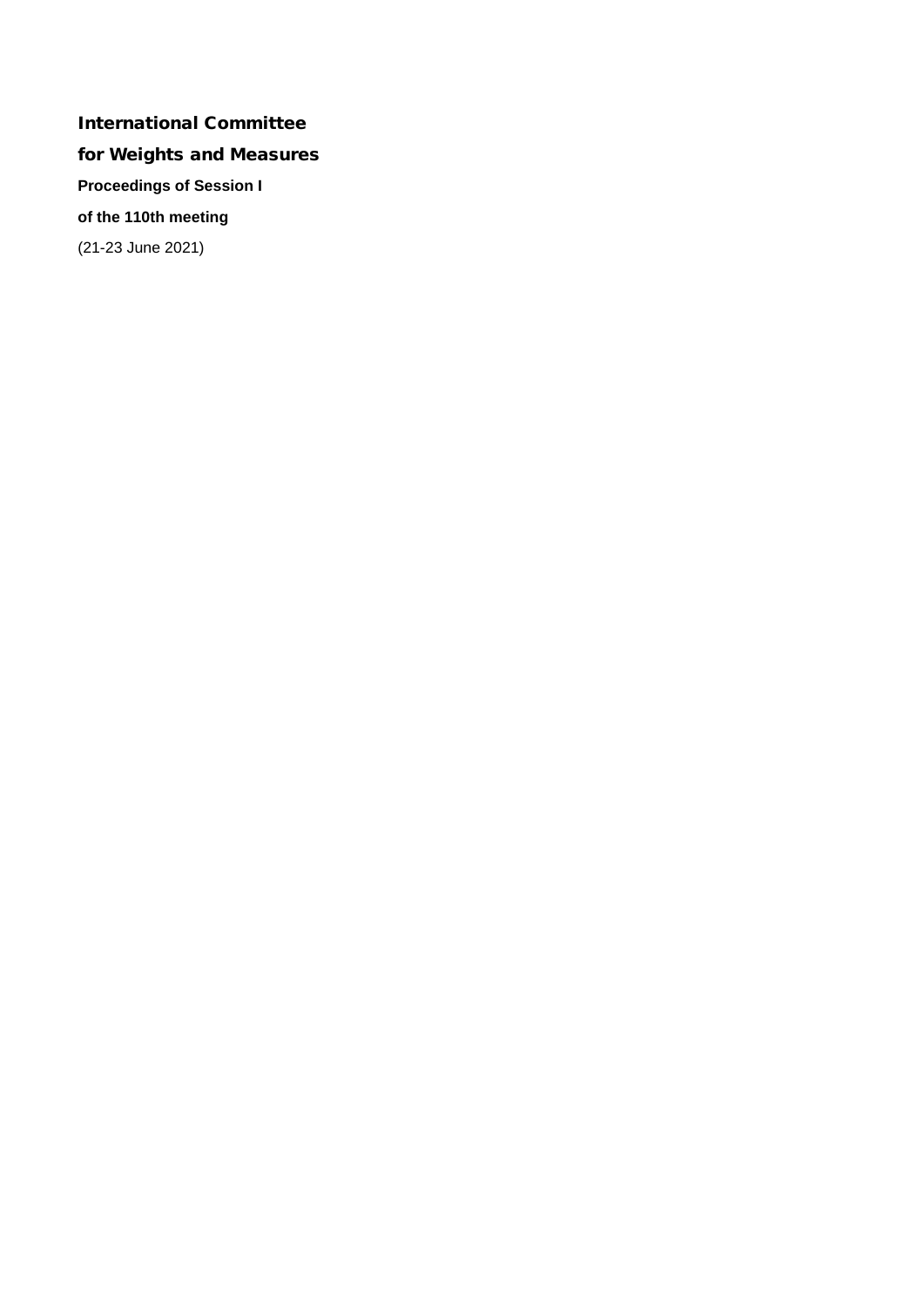## **Executive Summary**

#### **Session I of the 110th meeting of the CIPM (21-23 June 2021)**

#### **Covid-19 pandemic response**

The effect of the ongoing Covid-19 pandemic on the BIPM and the positive way that it has responded to the challenges was a recurring theme throughout the meeting.

#### **New Member State and Associate**

The Republic of Estonia became a Member State on 19 January 2021 and The Kingdom of Cambodia became an Associate on 1 January 2021.

#### **Communications projects**

A number of major communications projects have been completed by the BIPM since the last meeting of the CIPM. These include the new BIPM website and the BIPM e-Learning platform.

#### **Digital transformation**

Digital transformation projects are under way, including completion of the Application Programming Interface (API) for the KCDB 2.0 and the preparation of a digital version of the 9th edition of the SI brochure.

### **CIPM Strategy**

Significant progress has been made towards the development of the CIPM Strategy, including the establishment of a Sectorial Task Group on Climate Change and Environment, as proposed by the Sub-Committee on Strategy SC1.

## **Approval of the audited financial statements of the BIPM and the BIPM Pension and Provident Fund**

The CIPM confirmed its approval of the audited financial statements of the BIPM and of the BIPM Pension and Provident Fund. The CIPM granted the BIPM Director quietus for the 2020 exercise.

### **GULFMET**

The CIPM decided to admit the regional metrology organization GULFMET as a full member of the JCRB.

### **27th meeting of the CGPM (2022)**

The dates for the 27th meeting of the CGPM have been proposed as 14-18 November 2022 at the Palais des Congrès de Versailles. The format of the meeting (physical, hybrid or online) is to be confirmed.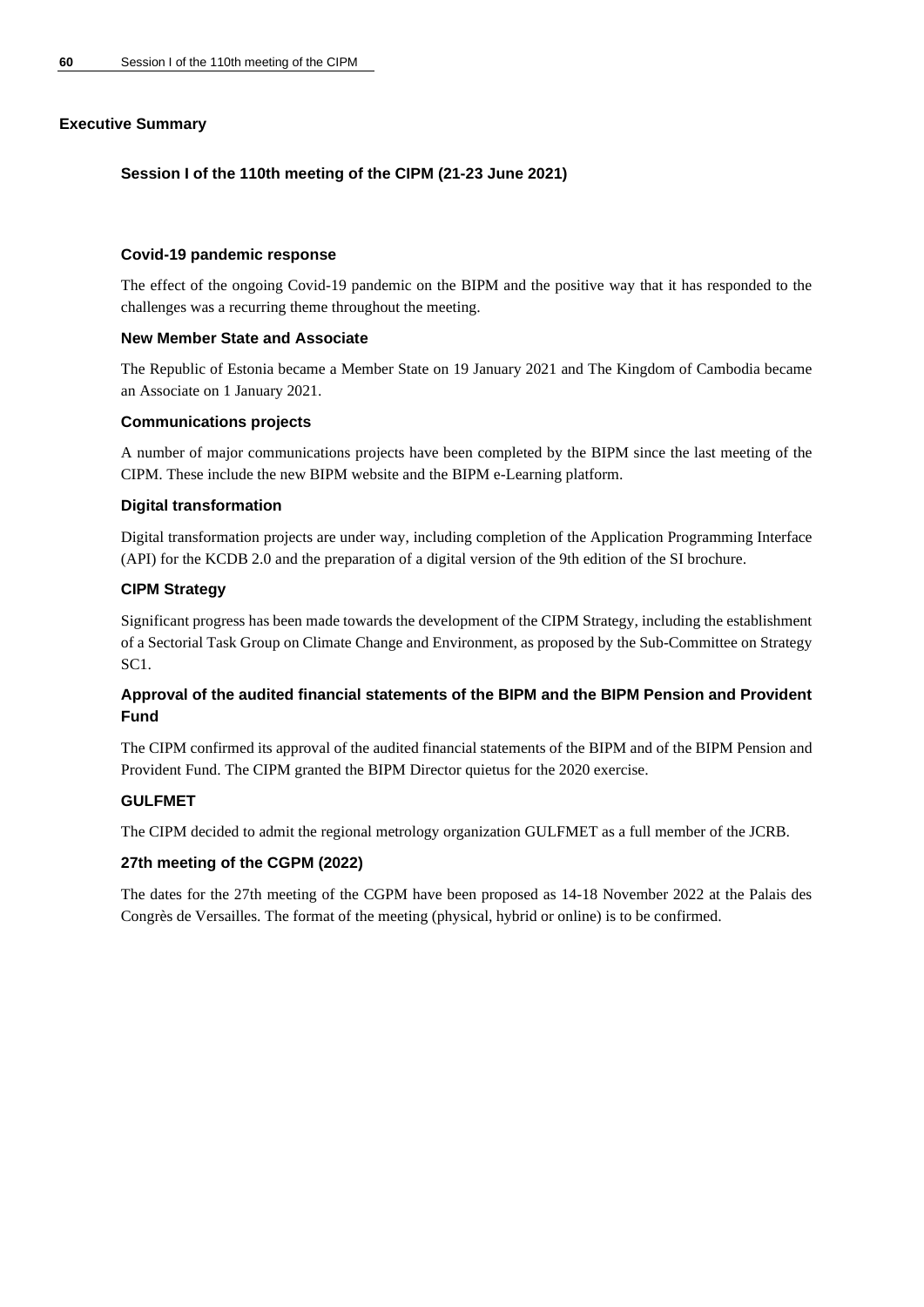## **MEMBERS OF THE INTERNATIONAL COMMITTEE FOR WEIGHTS AND MEASURES**

As of 21 June 2021

#### **President**

W. Louw, South Africa.

#### **Secretary**

T. Usuda, Japan.

#### **Members**

- F. Bulygin, Russian Federation.
- D. del Campo Maldonado, Spain.
- I. Castelazo, Mexico.
- N. Dimarcq, France.
- Y. Duan, China.
- H. Laiz, Argentina.
- T. Liew, Singapore.
- P. Neyezhmakov, Ukraine.
- J. Olthoff, United States of America. *CIPM Vice-President.*
- S.-R. Park, Republic of Korea.
- M.L. Rastello, Italy.
- P. Richard, Switzerland.
- G. Rietveld, the Netherlands.
- M. Sené, United Kingdom.
- A. Steele, Canada.
- J. Ullrich, Germany. *CIPM Vice-President*.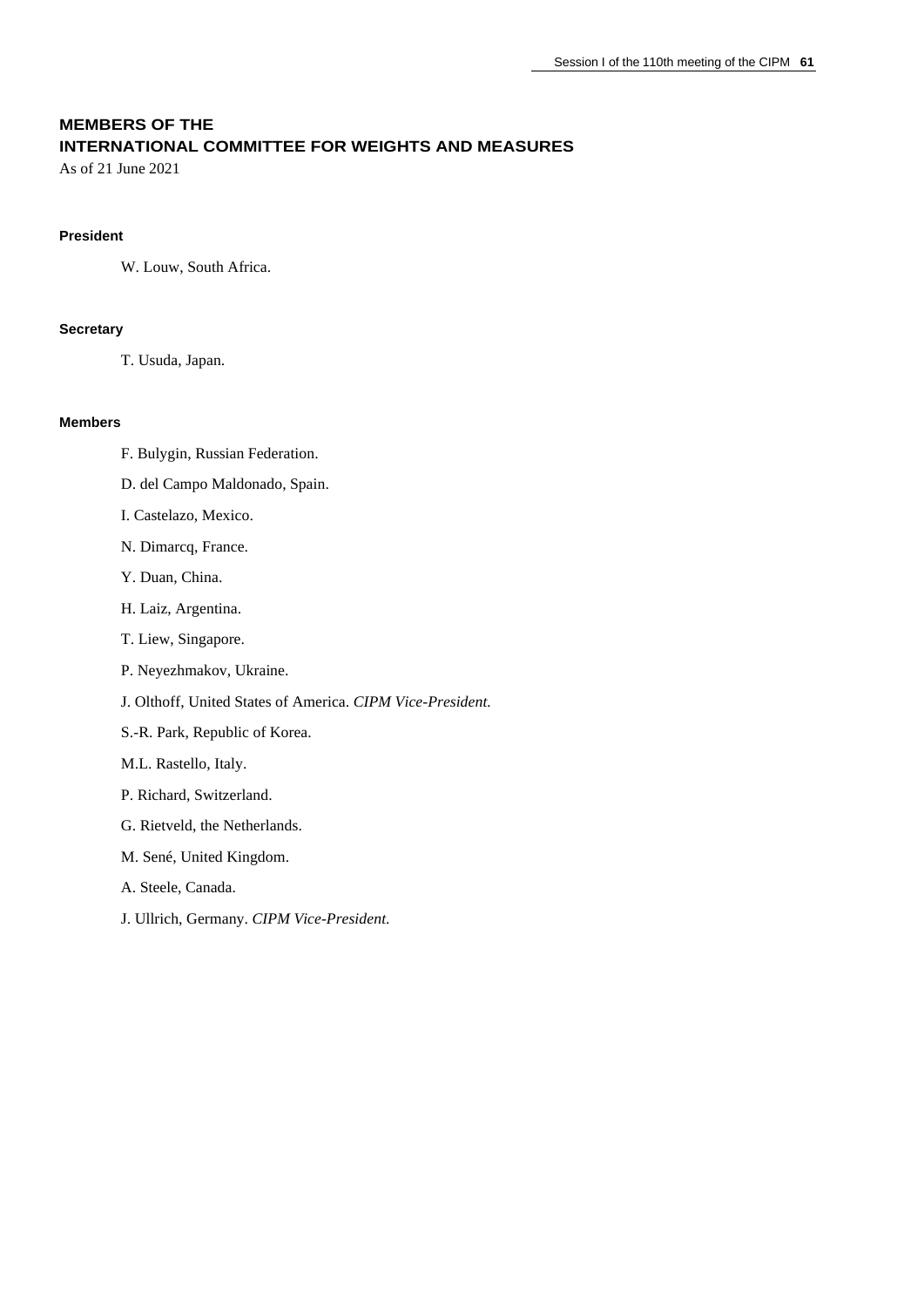#### **Honorary members**

- W.R. Blevin, Australia.
- L.M. Branscomb, United States of America.
- E.O. Göbel, Germany.
- B. Inglis, Australia.
- K. Iizuka, Japan.
- R. Kaarls, the Netherlands.
- J. Skákala, Slovakia.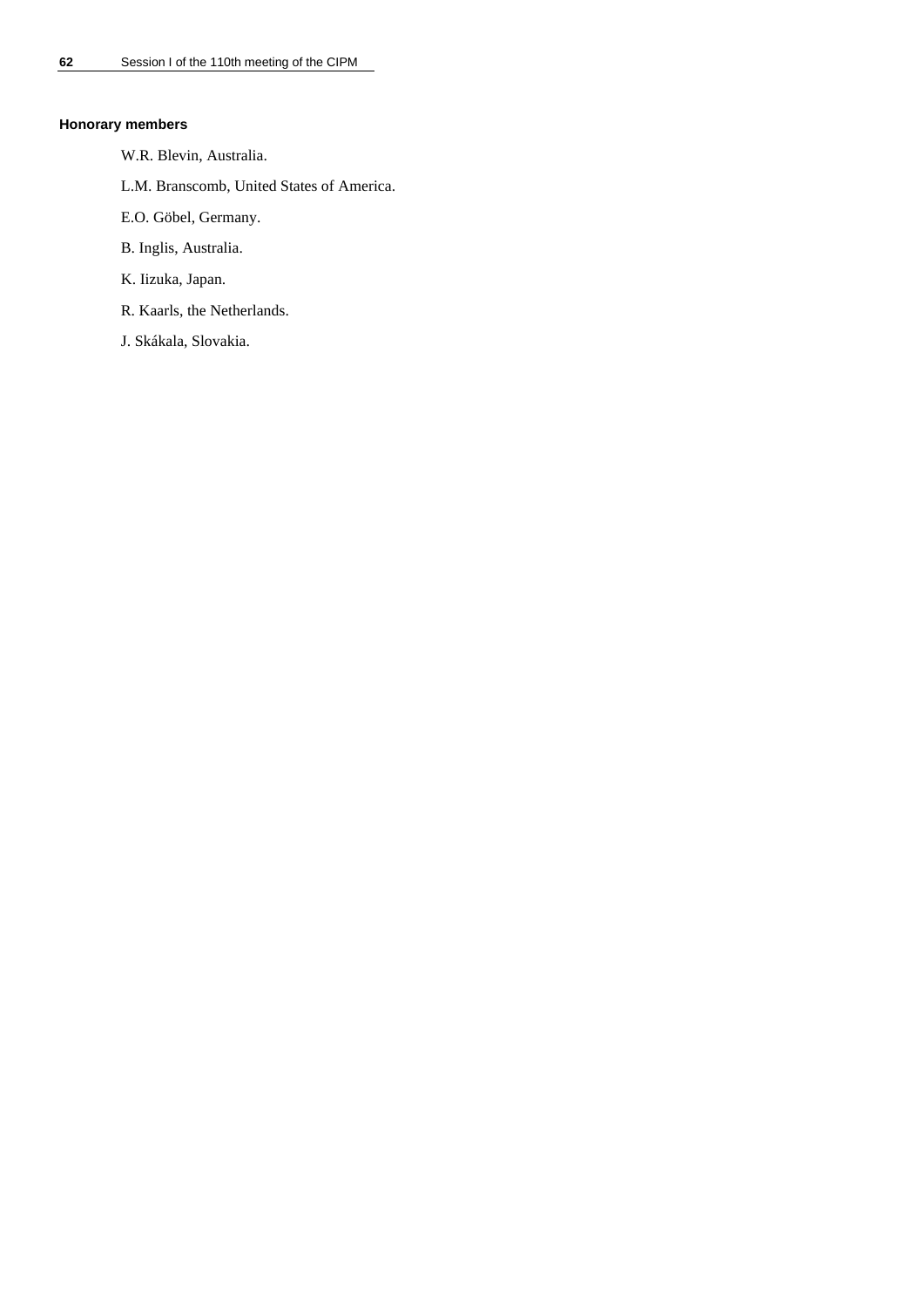## **Agenda**

- 1. Opening of the meeting and approval of the agenda
- 2. Confirmation of the report of the 109th meeting and review of the decisions taken
- 3. Secretary's report (including recall of decisions taken by correspondence)
- 4. Director's update
- 5. Update from the President on the development of the CIPM Strategy
	- − Proposal for Sectorial Task Group on Climate Change and Environment
- 6. Reports from the CC Presidents (reports were invited from those CCs that had met since the last session of the CIPM)
- 7. Finance
	- − Report from the CIPM Sub-Committee on Finance
	- − Update on payments received and spend to date
- 8. Report from the BIPM on progress with the 2020-2023 Work Programme
- 9. Strategy for the BIPM and timetable for the preparation of the Work Programme (2024-2027)
- 10. Plans for the 27th meeting of the CGPM
- 11. Update from the JCRB
	- − JCRB Recommendation 43/1 on the status of GULFMET as an RMO
- 12. Update from the CIPM President on the work of the *ad hoc* Working group of Member State Representatives
- 13. Other business
- 14. Dates and format for the CIPM meetings in 2021 and 2022
	- − Meeting format in October 2021
	- − Plans by APMP for the NMI Directors' meeting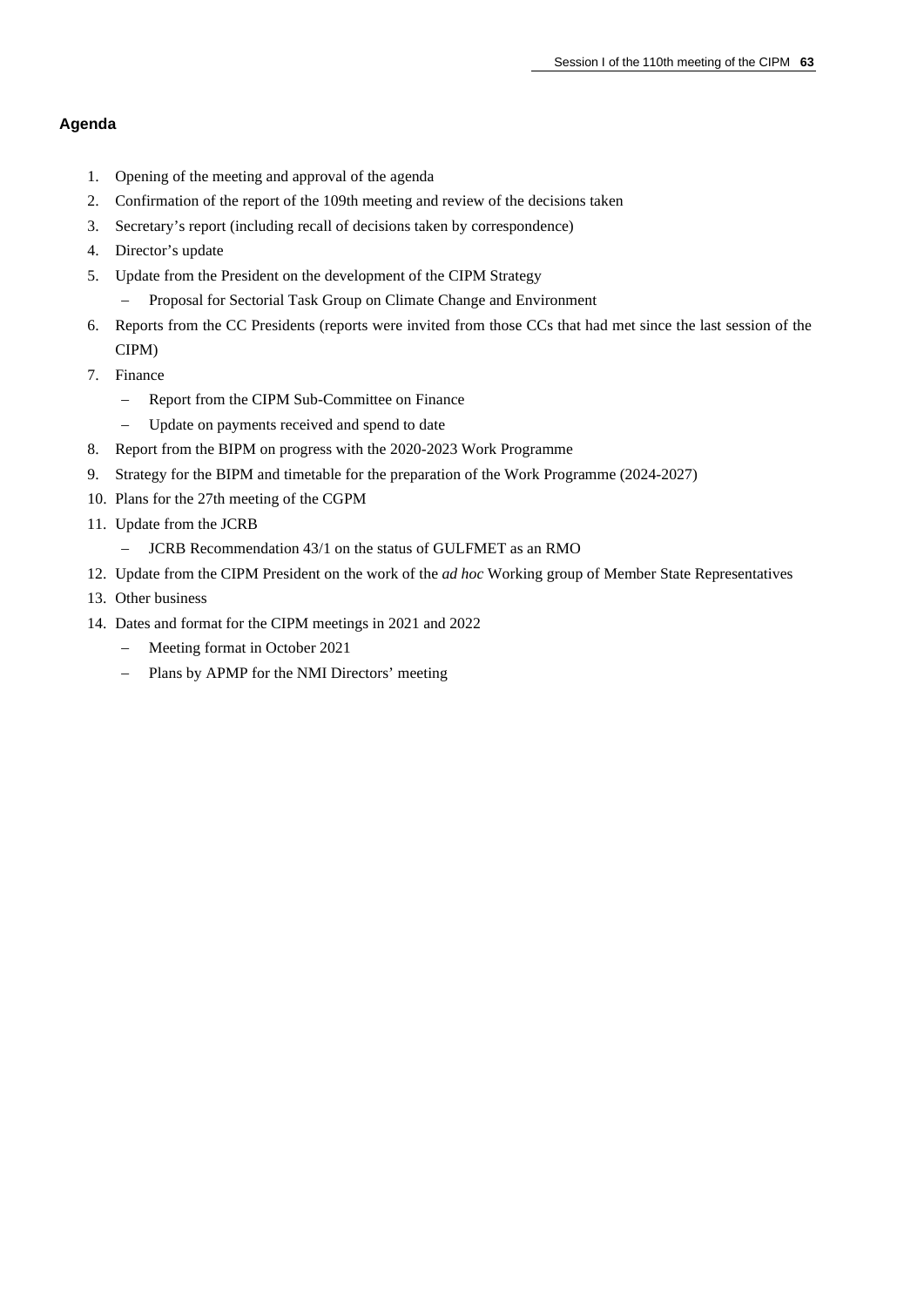## **1. OPENING OF THE SESSION; QUORUM; AGENDA**

The International Committee for Weights and Measures (CIPM) held Session I of its 110th meeting on Monday 21 to Wednesday 23 June 2021 online.

Present: F. Bulygin, D. del Campo Maldonado, I. Castelazo, N. Dimarcq, Y. Duan, H. Laiz, T. Liew, W. Louw, M.J.T. Milton (Director of the BIPM), P. Neyezhmakov, J. Olthoff, S.-R. Park, M.L. Rastello, P. Richard, G. Rietveld, M. Sené, A. Steele, J. Ullrich and T. Usuda.

Also attending the meeting were: C. Fellag Ariouet (Personal Assistant to the Director and Head of the Executive and Meetings Office), C. Planche (Librarian and Drafting Officer) and R. Sitton (Publications Officer).

The following were in attendance for parts of the meeting: H. Fang (Executive Secretary of the CCM), A. Henson (Director of the International Liaison and Communication Department), S. Judge (Director of the Ionizing Radiation Department and Executive Secretary of the CCRI), S. Picard (KCDB Coordinator and Executive Secretary of the CCT), M. Stock (Director of the Physical Metrology Department and Executive Secretary of the CCEM and CCU), P. Tavella (Director of the Time Department and Executive Secretary of the CCTF) and R. Wielgosz (Director of the Chemistry Department and Executive Secretary of the CCQM).

With 18 members online at the start of the meeting the quorum was satisfied according to Article 12 of the Regulations annexed to the Metre Convention.

Dr Louw, the CIPM President, asked if there were any changes or additions to the draft agenda. There were no changes, and the agenda was adopted.

## **2. CONFIRMATION OF THE REPORT OF THE 109TH MEETING AND REVIEW OF THE DECISIONS TAKEN**

The minutes of the 109th meeting (2020) had been circulated to the CIPM for comment and the latest version, with comments incorporated, had been available on the CIPM members' working area of the BIPM website in advance of the meeting (see documen[t CIPM/2021-02.01\)](https://www.bipm.org/documents/20126/53520515/CIPM21-02.01-CIPM2020-EN-report.pdf/e1f76263-66b8-6dab-5471-bae701152767). The CIPM was asked for acceptance of the minutes as a true record.

**Decision CIPM/110-01** The CIPM accepted the minutes of the 109th meeting of the CIPM as a true record.

Dr Usuda, the CIPM Secretary, presented the decisions from the 109th meeting for noting (see document [CIPM/2021-02.02\)](https://www.bipm.org/documents/20126/53520500/CIPM21-02.02-Decisions_109th_session.pdf/7fa195e9-dc00-4c94-932b-13e91000985c).

## **3. SECRETARY'S REPORT (INCLUDING RECALL OF DECISIONS TAKEN BY CORRESPONDENCE)**

Dr Usuda, the CIPM Secretary, recalled that a Quality Management System Review meeting had been held online on 19 April 2021. The meeting report, available as document [CIPM/2021-03.02,](https://www.bipm.org/documents/20126/57050471/CIPM21-03.02-Quality_Management_System_Review_2021_meeting_notes/56ce4406-d3d7-7809-b497-8491e88f9415) was noted.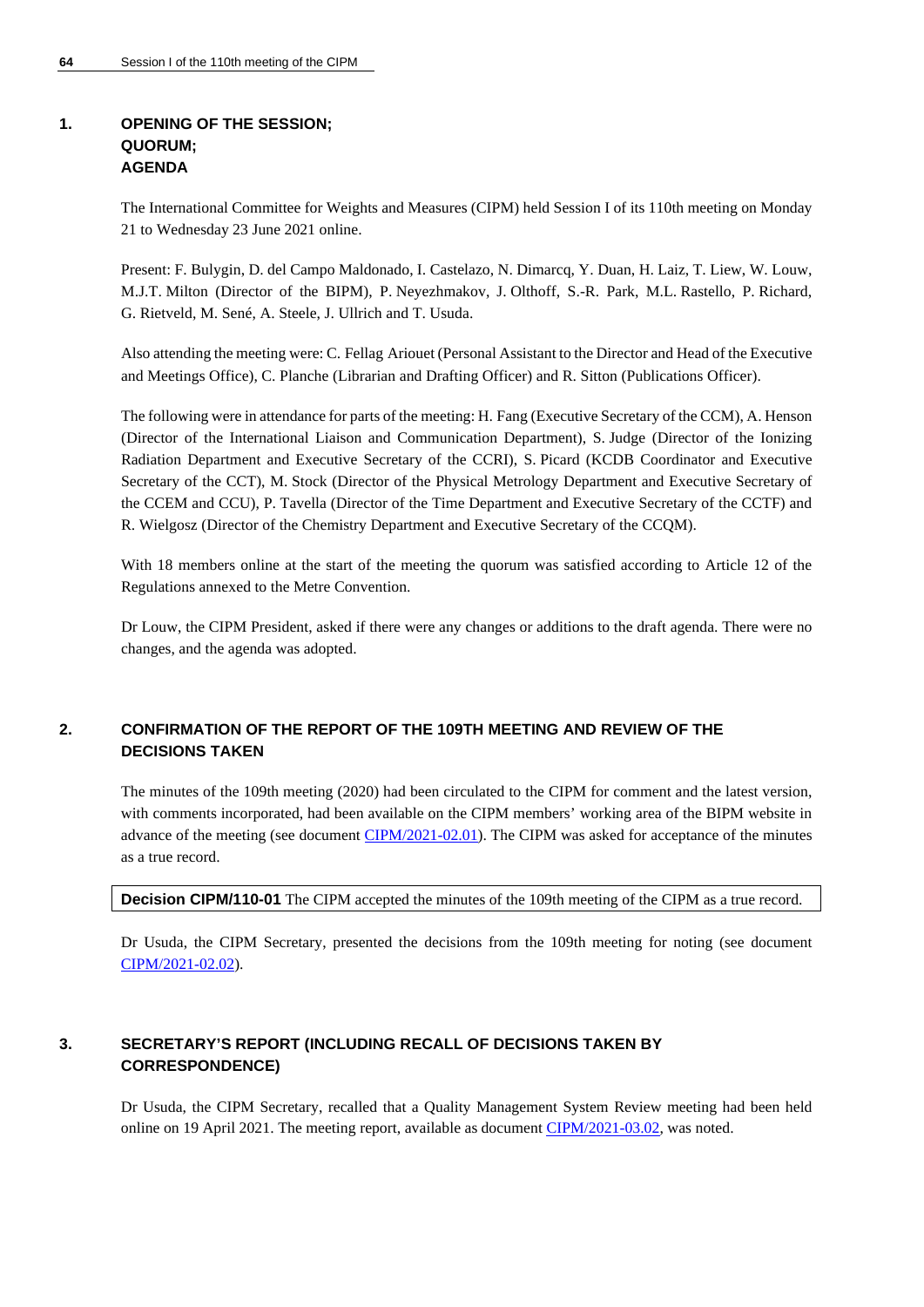The Secretary reported that the CIPM had made eight decisions by correspondence since its last meeting in October 2020. These decisions were noted by the CIPM (see below and document [CIPM/2021-03.01\)](https://www.bipm.org/cc/CIPM/Restricted/109/CIPM20-02.02-CIPM-List-of-decisions-taken-by-correspondence.docx).

**Decision CIPM/110-02** The CIPM noted the decision taken by correspondence on 30 October 2020 to submit a vote to the JCGM "in favour" of the publication of GUM 6 (Guide to the expression of uncertainty in measurement – Developing and using measurement models). The decision was supported unanimously.

**Decision CIPM/110-03** The CIPM noted the decision taken by correspondence on 18 November 2020 to conclude an MoU between the BIPM and the Preparatory Commission for the Comprehensive Nuclear-Test-Ban Treaty Organization (CTBTO) based on the draft circulated. Fifteen members voted in favour and three voted against.

**Decision CIPM/110-04** The CIPM noted the decision taken by correspondence on 17 December 2020 that the budget for 2020 should be changed as follows: site investment should be reduced by 193 k€ and the budget for laboratory investment should be increased by the same amount. Fourteen members voted in favour and one voted against.

**Decision CIPM/110-05** The CIPM noted the decision taken by correspondence on 17 December 2020 that the budget for 2021 should follow the budget presented to the 26th meeting of the CGPM (2018). Fifteen members voted in favour.

**Decision CIPM/110-06** The CIPM noted the following decision taken by correspondence on 30 April 2021. "Pursuant to Decision CIPM/108-34 of October 2019 the CIPM confirms, on the basis of the review by the CIPM Sub-Committee on Finance, that the data for the accumulated arrears and associated advances prepared by the BIPM staff are complete and satisfactory". Eighteen members voted in favour.

**Decision CIPM/110-07** The CIPM noted the following decision taken by correspondence on 30 April 2021. "Pursuant to Decision CIPM/108-33 of October 2019 the CIPM instructs the BIPM staff to inform the States that have previously been notified of accumulated arrears exceeding the six-year period, of their financial situation". Eighteen members voted in favour.

**Decision CIPM/110-08** The CIPM noted the following decision taken by correspondence on 30 April 2021. "The CIPM approves the first edition of the CIPM Rules of Procedure and thanks Dr Richard for his work in developing and consulting on it. The CIPM requests the BIPM Secretariat to publish the CIPM Rules of Procedure and to update the Compendium accordingly". Seventeen members voted in favour and one against.

**Decision CIPM/110-09** The CIPM noted the decision taken by correspondence on 30 April 2021 that NRC (Canada) should be a member of the CCRI. Eighteen members voted in favour.

#### **4. DIRECTOR'S UPDATE**

#### Membership

The Director recalled that the Republic of Estonia became a Member State on 19 January 2021, previously having been an Associate State of the CGPM since 27 January 2005. The Kingdom of Cambodia became an Associate on 1 January 2021. This brought the total number of Member States to 63 and Associates to 39.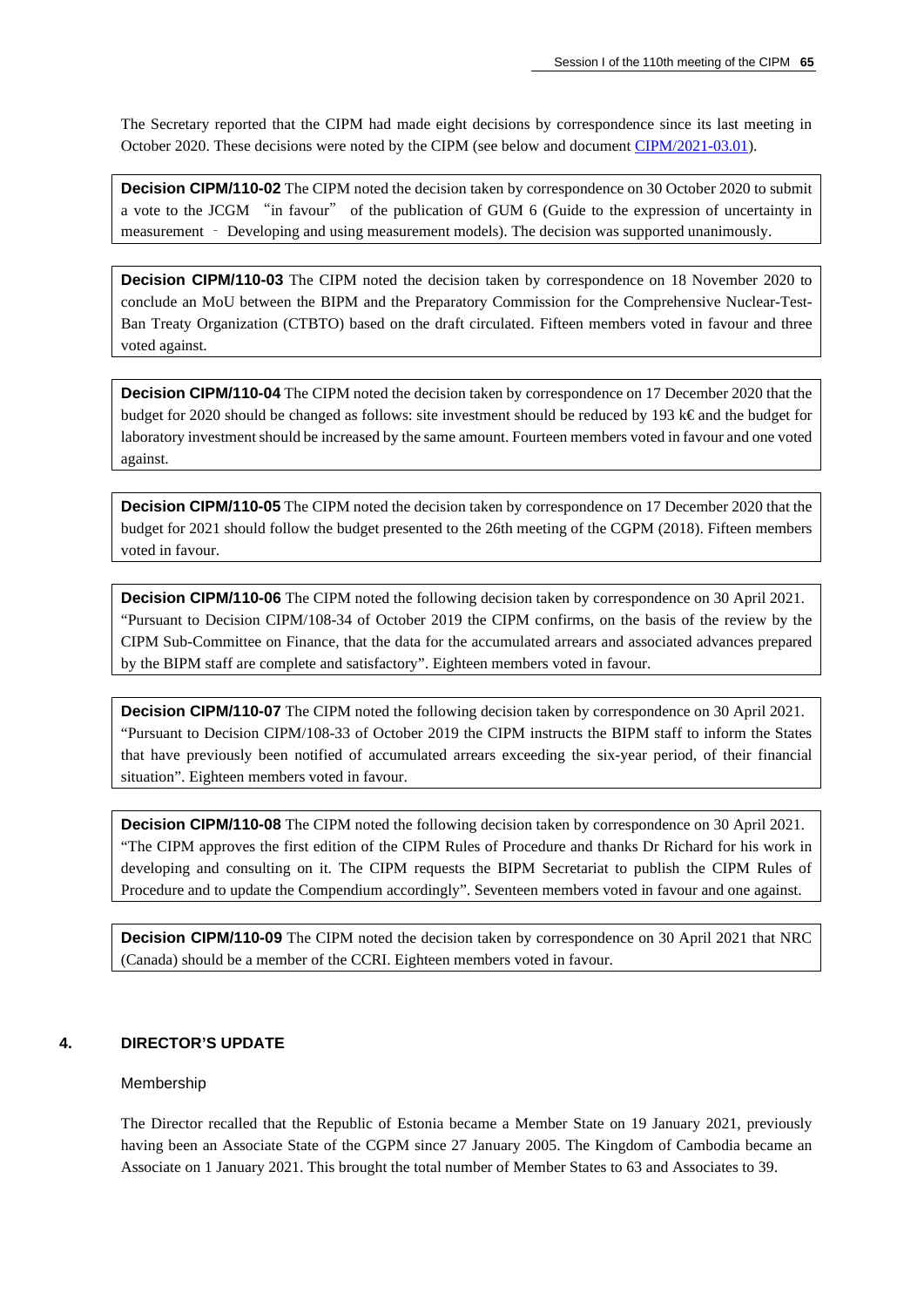#### Communications projects

A number of communications projects have been completed by the BIPM since the last meeting of the CIPM. The BIPM e-Learning platform was launched in early 2021. This project is in the Work Programme 2020-2023 and was brought forward as a result of the Covid-19 pandemic. The platform uses dedicated e-learning software and is accessible through the BIPM website. The platform is particularly important for capacity building activities and is opening new opportunities for knowledge transfer in the laboratories, for example the Chemistry Department course on "impurity content in organic pure materials".

The BIPM YouTube channel [\(https://www.youtube.com/channel/UC9ROltu1--gjcrk5ZcWbHVQ\)](https://www.youtube.com/channel/UC9ROltu1--gjcrk5ZcWbHVQ) has become an important communication vehicle for the organization, particularly with the number of activities that take place online. Three sets of videos were highlighted by the Director:

- − The "The International System of Units (SI) in FAIR digital data" workshop, which took place on 22-26 February 2021, and attracted over 600 participants.
- The Joint Committee for Traceability in Laboratory Medicine (JCTLM) developed a suite of videos on measurements in laboratory medicine to celebrate World Metrology Day 2021. These videos have been viewed more than 2000 times since they were uploaded on 20 May 2021.
- The joint BIPM/ILAC knowledge transfer webinar on "Mining KCDB 2.0 in the context of accreditation" on 21 January 2021. This webinar was run as two sessions to cover all time zones and had more than 600 participants.

The Director added that the Consultative Committee for Ionizing Radiation (CCRI), Consultative Committee for Amount of Substance: Metrology in Chemistry and Biology (CCQM) and Consultative Committee for Thermometry (CCT) have developed their own series of webinars, which are all available on the YouTube channel. The other CCs were encouraged to follow this example as it is an effective method of communicating with a wide audience.

The new BIPM website has been launched and the Director thanked Dr Miles, in her role as BIPM Webmaster, for bringing this project to completion. In addition, the KCDB 2.0 is now fully operational and the 'old' KCDB has been closed. Training material is available on the YouTube channel and positive feedback has been received on the new functionalities available in the KCDB 2.0.

#### Digital transformation

The Director said that the Application Programming Interface (API) for the KCDB 2.0 was launched on 21 June 2021, following beta testing by several NMI scientists. The API is accessible through the KCDB page of the BIPM website and a manual is available explaining how it can be used by software developers. This is a first step to demonstrate how metrology information can be made available to support the objective of providing digital calibration certificates that are based on traceability within the context of the CIPM MRA.

The Time Department has developed an API, which is currently at the beta testing stage, that will facilitate machine-readability for its database. Positive feedback has already been received from several NMIs.

The Consultative Committee for Length (CCL) is working on making the wavelength and frequency data from the CCL and Consultative Committee for Time and Frequency (CCTF) definitions available in a machinereadable format. A survey carried out by the CCL found that 76 % of its community would use an API service that can access the wavelength data available on the BIPM website. A task group will be established to collaborate with the CCTF to develop this service.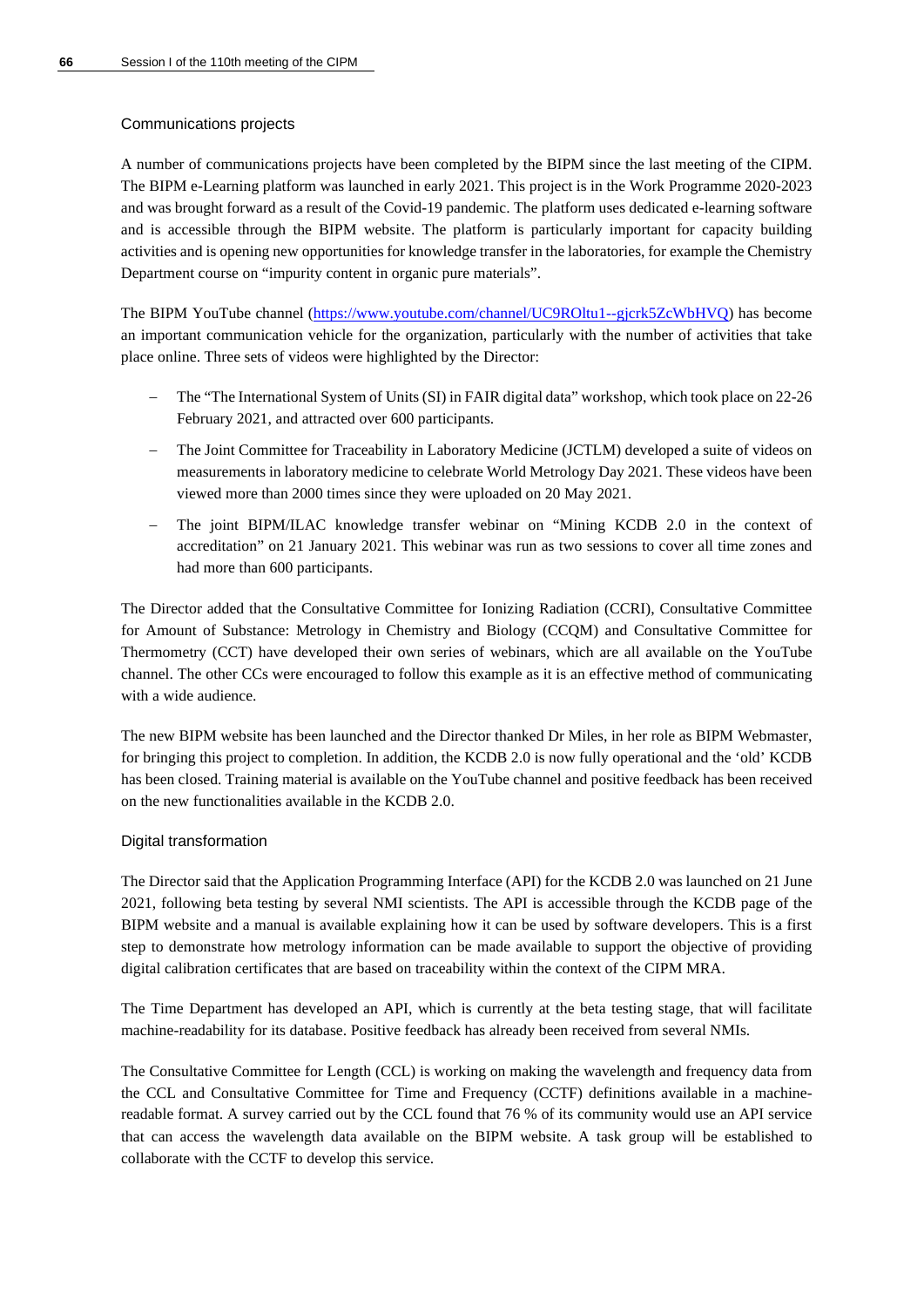The BIPM has made significant progress with the preparation of a digital version of the 9th edition of the SI brochure. The file uses XML and UnitsML to represent units. Final editorial checks are now being undertaken to ensure that the text in the PDF generated from the file is identical to the existing PDF. The next step will be to include machine-readable information in the XML version of the SI brochure, for example the definitions of units.

The Director said that work on the digital transformation requires staff engagement across the BIPM: Dr Picard led the work on the KCDB API; Dr Stock has collaborated with an external contactor to develop the first XML version of the SI brochure; two scientists in the Time Department launched its API service; a scientist in the Ionizing Radiation Department has developed a new database; and the Chemistry Department has identified a secondee to work on its database.

The next steps in the digital transformation will require internal coordination within the BIPM. Dr Picard has agreed to expand her role to become BIPM Database Coordinator. Dr Picard will chair an internal liaison group to ensure that best practice is shared. A Database Technician will be recruited to work with Dr Picard. Dr Miles will collaborate with Dr Stock to develop further digital content within the XML version of the 9th edition of the SI brochure.

#### Staff news

Dr Judge, the Director of the Ionizing Radiation Department, will retire at the end of June 2021. Dr Vincent Gressier from the *Institut de Radioprotection et de Sûreté Nucléaire* (ISRN) has been recruited to replace him and will start in August 2021. An existing scientist from the department will act as the Director of the Ionizing Radiation Department in the interim period.

Dr Bergstrand, RISE (Sweden), extended his two-year secondment as Executive Secretary of the Joint Committee of the Regional Metrology Organizations and the BIPM (JCRB) until July 2021. Dr Olav Werhahn, PTB (Germany), has been appointed and will take over the role of JCRB Executive Secretary from July.

The Director notified the CIPM that Mr Henson, Director of the International Liaison and Communication Department, will reach the statutory retirement age at the end of February 2022 and requested CIPM approval to extend Mr Henson's service, pursuant to Rule 4.2 of the RRI, by one year to the end of February 2023. Following a short discussion, the CIPM agreed unanimously to this request.

Mr Keochakian left the BIPM in December 2020 and his responsibilities in quality, health and safety have been redistributed among the BIPM staff. Additional training is being provided as necessary.

#### *Circular T*

The Director recalled that the Time Department achieved the milestone of publishing the 400th edition of *Circular T* in April 2021. The BIPM took over responsibility for calculating UTC from the *Bureau International de l'Heure* (BIH) in 1988. Since 1988, the accuracy of UTC has improved from 10<sup>-13</sup> to 10<sup>-16</sup> and the number of laboratories that supply data for the calculation of UTC has increased to 90.

The President thanked the Director and invited questions. The Director was asked to give the CIPM an update on how the BIPM has reacted to the Covid-19 pandemic in terms of staff issues and the return to work as restrictions are gradually lifted. The Director replied that the only period of site closure mandated by the French Government was for eight weeks during March-May 2020. Since that time, the Government has required strict social distancing measures on site and for teleworking to be maximized. These measures are scheduled to end on 1 September 2021. All on site measures have been agreed and implemented by Department Directors and Heads of Section. Each member of staff agreed a personal schedule for telework and laboratory or office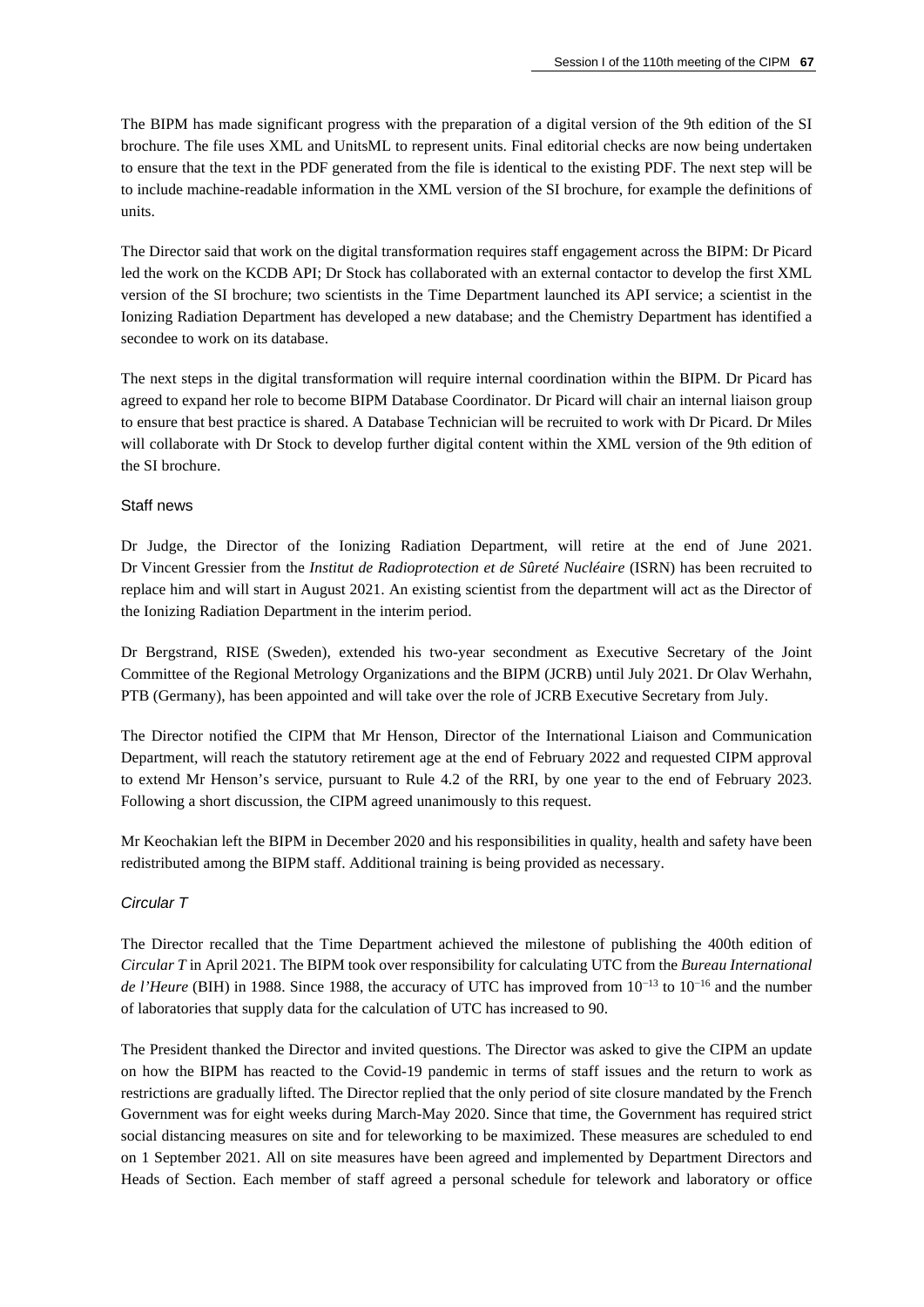occupancy and a special allocation of single offices was granted to those staff with limited space to telework at home. Department Directors and Heads of Section maintained contact with all staff that were teleworking via WhatsApp and Teams. In addition, regular emails were sent to staff to keep them up to date with changes in French Government guidelines. The Director recalled that changes made by the CIPM to the RRI in October 2020 anticipated the demand for increased teleworking by allowing two days per week.

The Director said that the rules in France relating to private health data are very strict and therefore information on the number of Covid-19 cases is not available. However, the situation at the BIPM probably reflected the situation in France as a whole. Dr Usuda, in his role as Secretary, recalled that he had seen during the Quality Management System review that all essential work at the BIPM had continued during the pandemic.

#### **5. UPDATE FROM THE PRESIDENT ON THE DEVELOPMENT OF THE CIPM STRATEGY**

The President thanked the CIPM for the work that has been carried out towards the development of the strategy, among others by the Sub-Committee on Strategy (SC1 Responding to Evolving needs for Metrology and SC2 Addressing Key Scientific Challenges). He noted that he had participated in the work of SC1 and SC2 and that the other Sub-Committees had already completed most of their work. The President said that he will prepare a first draft summary of the overall CIPM strategy document after the meeting; the draft will be circulated to CIPM members before it is finalized. It is anticipated that the overall strategy document will be finalized for approval at the next session of the CIPM in October 2021. The President asked Prof. Rietveld to provide an update on the work of SC1 and the status of the strategy document.

Prof. Rietveld referred to document [CIPM/2020-05.04](https://www.bipm.org/documents/20126/57227162/CIPM21-05.04-CIPM_Strategy_SC1_Evolving_needs_update_110th-CIPM-meeting-session-I.pdf/e1e2336a-a93b-aedf-7947-3309b741e4c9) "*CIPM Strategy SC1 "Evolving Needs in Metrology" – Presentation*". He said that the main output of SC1 is currently a discussion document, which gives a summary description of the seven 'metrology grand challenges' (document [CIPM/2020-05.01\)](https://www.bipm.org/documents/20126/53915581/CIPM21-05.01-CIPM-strategy_SC1_Evolving+Needs+Report_v0.6.pdf/98739750-7441-c49f-1af5-277b2c38481a). Proposals have been developed for the overall role of the CIPM as well as actions to support and stimulate international coordination in these areas including the possible impact on the BIPM work programme. A proposal for a potential CGPM resolution has been drafted. In addition to document [CIPM/2020-05.04,](https://www.bipm.org/documents/20126/57227162/CIPM21-05.04-CIPM_Strategy_SC1_Evolving_needs_update_110th-CIPM-meeting-session-I.pdf/e1e2336a-a93b-aedf-7947-3309b741e4c9) three other working documents were made available on the CIPM members' working area of the BIPM website in advance of the meeting: [CIPM/2020-05.01](https://www.bipm.org/documents/20126/53915581/CIPM21-05.01-CIPM-strategy_SC1_Evolving+Needs+Report_v0.6.pdf/98739750-7441-c49f-1af5-277b2c38481a) "*CIPM Strategy 2030+: responding to evolving needs in metrology (version 0.6, June 2021)*"; [CIPM/2020-05.02](https://www.bipm.org/documents/20126/57176031/CIPM21-05.02-2021-06+Draft-Res-A.docx/9f00b929-c9dc-0242-1aa5-a91e4a537659) "*Draft Resolution A On the Implementation of the Strategy developed by the International Committee on the "Evolving Needs in Metrology"*"; and [CIPM/2020-05.03](https://www.bipm.org/documents/20126/57227118/CIPM21-05.03+Suggestion+for+implementation+of+CIPM+sectorial+task+groups_v2.docx/4afd52a6-7370-fb57-9ddb-f09778e7585f) "*Suggestion for implementation of CIPM sectorial task groups*".

Prof. Rietveld presented the themes for the seven metrology grand challenges and the associated contributions from the CIPM and BIPM for each theme. He said that the draft document "*CIPM Strategy 2030+: responding to evolving needs in metrology*" had been shared with the CCs. This had resulted in several useful comments and some updates to the document. In addition, the text on implementation of the focus groups had been extended, following discussion within SC1. There was a brief discussion on whether to publish the complete strategy document (with annexes) or only the main summary part. It was agreed that this will be decided by correspondence after the meeting.

Prof. Rietveld recalled the content of documen[t CIPM/2020-05.03,](https://www.bipm.org/documents/20126/57227118/CIPM21-05.03+Suggestion+for+implementation+of+CIPM+sectorial+task+groups_v2.docx/4afd52a6-7370-fb57-9ddb-f09778e7585f) which recommends that the CIPM establishes a series of sectorial task groups as forums for discussion of the identified 'metrology grand challenges' and suggests an implementation plan for the task groups. He noted that a "*Draft Resolution A On the Implementation of the Strategy developed by the International Committee on the "Evolving Needs in Metrology*" [\(CIPM/2020-](https://www.bipm.org/documents/20126/57176031/CIPM21-05.02-2021-06+Draft-Res-A.docx/9f00b929-c9dc-0242-1aa5-a91e4a537659) [05.02\)](https://www.bipm.org/documents/20126/57176031/CIPM21-05.02-2021-06+Draft-Res-A.docx/9f00b929-c9dc-0242-1aa5-a91e4a537659) had been prepared, but this did not require any action from the CIPM at the current meeting.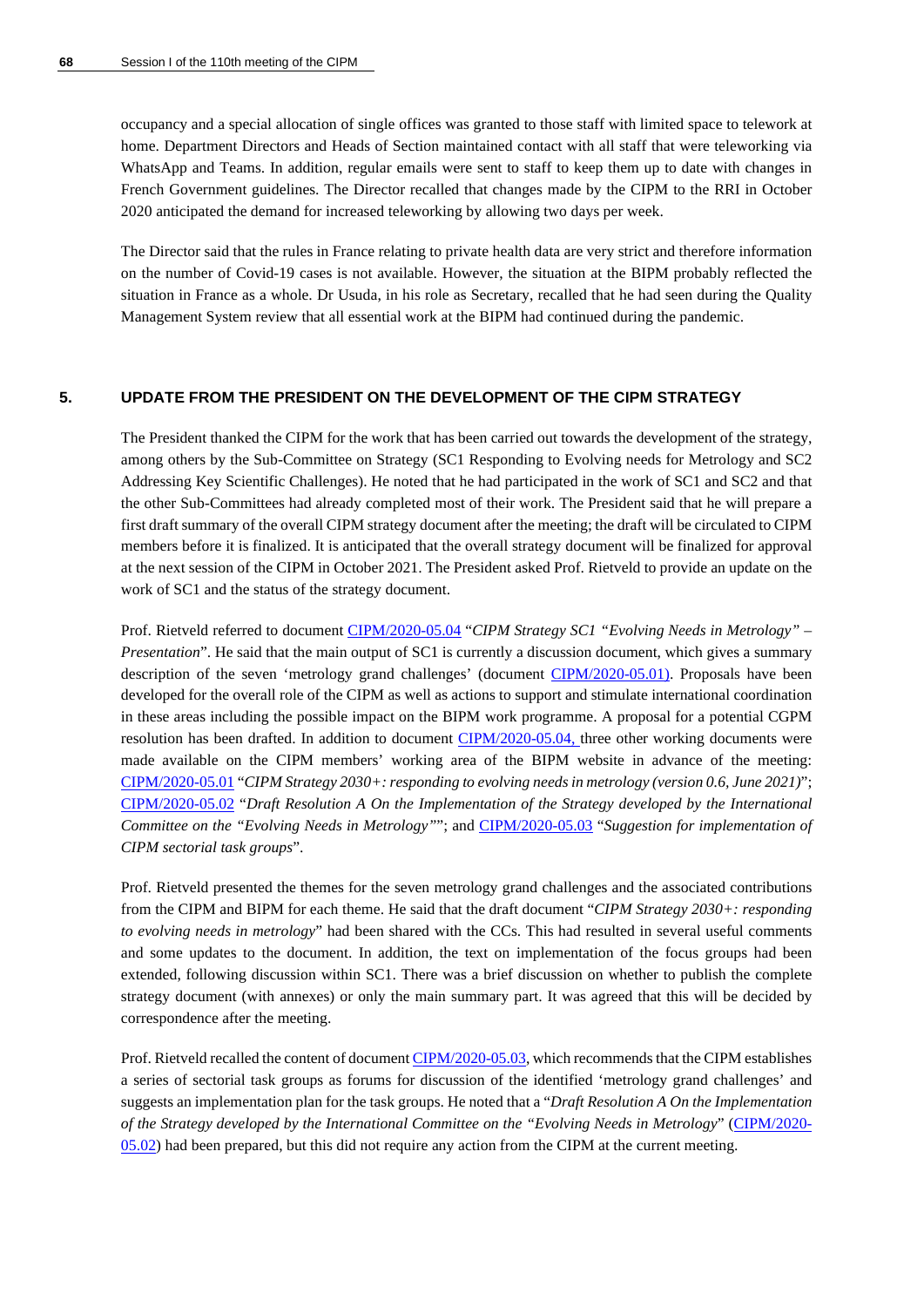The President thanked Prof. Rietveld and reiterated that these documents are available on the CIPM members' working area of the BIPM website and that discussions and comments can continue by correspondence.

#### **Proposal for Sectorial Task Group on Climate Change and Environment**

Prof. Rietveld said that SC1 proposes that a Sectorial Task Group on Climate Change and Environment should be established as soon as possible (see documen[t CIPM/2020-05.03\)](https://www.bipm.org/documents/20126/57227118/CIPM21-05.03+Suggestion+for+implementation+of+CIPM+sectorial+task+groups_v2.docx/4afd52a6-7370-fb57-9ddb-f09778e7585f). This will allow the concept of the sectorial task groups to be trialled. It was suggested by Dr Steele that the Group should be active in time to contribute to the 26th United Nations Climate Change Conference of the Parties (COP26) in November 2021 as well as preparing for a workshop planned for October or November 2022.

The President thanked Prof. Rietveld and recalled that the CIPM had already established the CIPM Task Group on the Digital SI (CIPM-TG-DSI). He asked the CIPM for approval to establish the Sectorial Task Group on Climate Change and Environment, as outlined in document CIPM/2020-05.03. The CIPM approved the proposal and the following decision was agreed.

**Decision CIPM/110-10** The CIPM decided to establish a Sectorial Task Group on Climate Change and Environment, as proposed by the Sub-Committee on Strategy SC1: Responding to Evolving needs for Metrology.

Dr del Campo, Dr Sené and Dr Duan were appointed as the founding members to start the group. They were encouraged to build further momentum by seeking appropriate external expert collaborations and to promote the benefits of the work of the international metrology community with the parties at future United Nations Climate Change Conferences (known as COP).

## **6. REPORTS FROM THE CC PRESIDENTS (REPORTS WERE INVITED FROM THOSE CCs THAT HAD MET SINCE THE LAST SESSION OF THE CIPM)**

## **CCTF**

Dr Dimarcq presented report [\(CIPM/2021-06.01\)](https://www.bipm.org/documents/20126/57454137/CIPM21-06.01-CCTF_report_to_the_CIPM.pdf/184ecaaa-253a-1b97-324f-daa8441e99c4) and recalled that the CCTF is focusing on four 'hot topics' for which task groups had been created in 2020 under the coordination of the CCTF Working Group on Strategic Planning (CCTF-WGSP). The hot topics are: updating the roadmap for the redefinition of second; leap seconds in UTC and building a consensus for a continuous timescale; promoting the mutual benefit of UTC and GNSS; and sharing resources to improve international timekeeping.

The CCTF-WGSP has established dedicated Task Groups and Task Forces to define and organize its work. The Task Force on the roadmap for the redefinition of the second has 40 members from all RMOs, including members from the CCTF and CCTF WGs, and also external experts. The Task Force has defined a series of criteria and conditions for the redefinition of the second. These include mandatory criteria to be achieved before changing the definition of the second and conditions corresponding to essential work that will continue to be in progress when the definition is changed. The fulfilment level of the mandatory criteria will be reviewed annually. Three options for the timescale for the redefinition of the second were presented based on a redefinition being proposed at the meetings of the CGPM to be held in either 2026, 2030 or 2034. Each option includes various criteria, a timeline, and scenarios for the likelihood that these will or will not be achieved. The CCTF's preferred option is for a redefinition of the second at the 29th meeting of the CGPM (2030). For full details see document [CIPM/2021-06.01.](https://www.bipm.org/documents/20126/57454137/CIPM21-06.01-CCTF_report_to_the_CIPM.pdf/184ecaaa-253a-1b97-324f-daa8441e99c4)

Dr Dimarcq presented *Draft Resolution E - On the roadmap towards the redefinition of the SI second* and *Draft*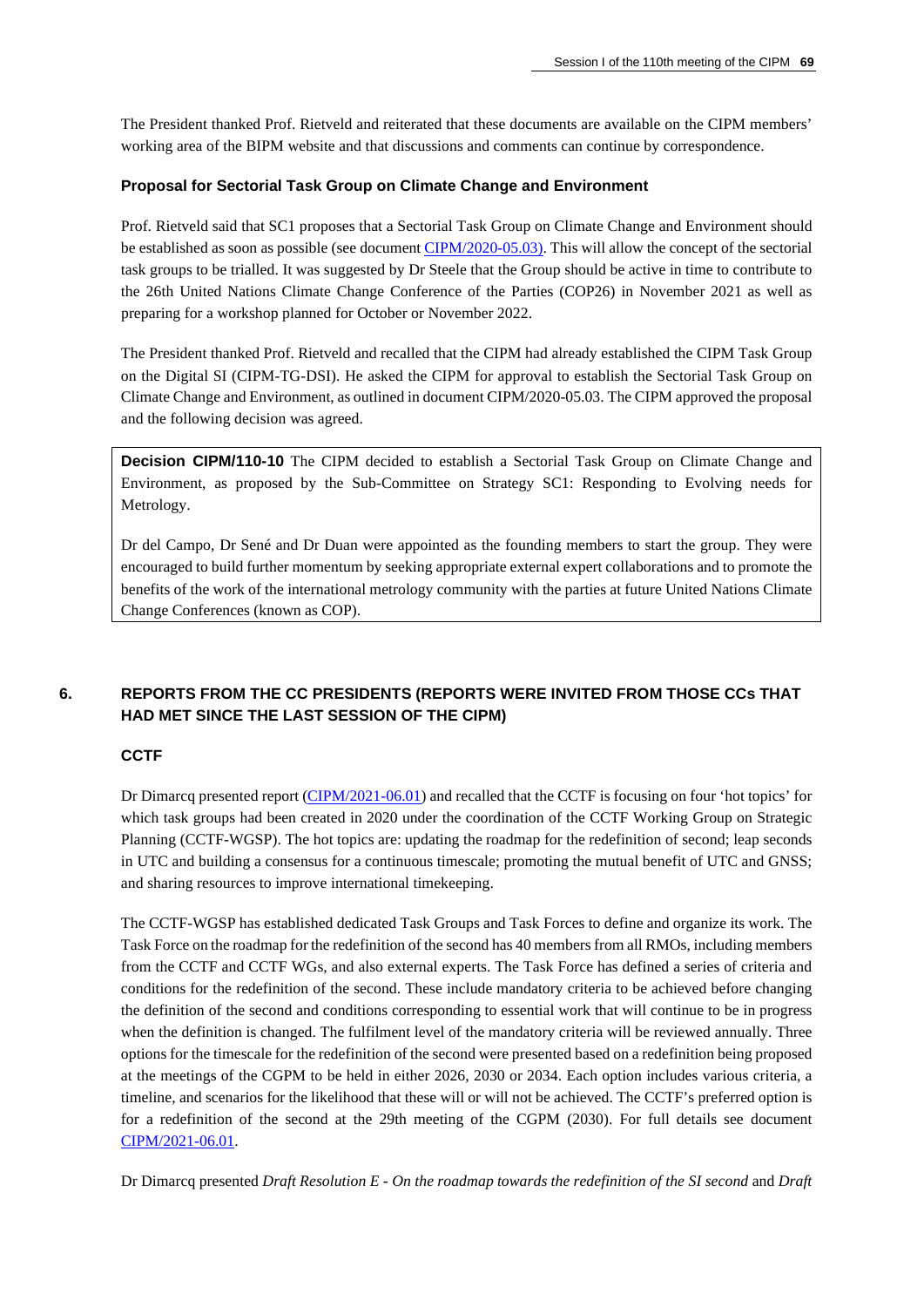*Resolution D - On the use and future development of UTC*. He concluded by commenting that the CIPM Task Group on Continuous UTC will become active in the third quarter of 2021. It is hoped that the Task Group will work towards gaining acceptance of Draft Resolution D at the CGPM by providing a forum for communication and education with Member States and other communities regarding the benefits of continuous UTC.

#### **CCT**

Dr Duan presented the activities of the CCT as detailed in report [CIPM/2021-06.](https://www.bipm.org/documents/20126/57456741/CIPM21-06-02-CIPM-report-to-the-CIPM-v2/aa05d214-4148-27f2-f141-39d7eda9b47c)[02](https://www.bipm.org/documents/20126/57456741/CIPM21-06-02-CIPM-report-to-the-CIPM-v2/aa05d214-4148-27f2-f141-39d7eda9b47c). He commented that a new key comparison for body temperature measurements is planned and that a Task Group for body temperature measurement will be set up within the CCT Working Group for Contact Thermometry (CCT-WG-CTh). In addition, a CCT Task Group for Air Temperature (CCT-TG-Env-AirT) has been established within the CCT Working Group for Environment (CCT-WG-Env).

The CCT has proposed a Recommendation to the CIPM on "Requirement for new determinations of thermodynamic temperature above 400 K". The recommendation is as follows: "*that Member State NMIs improve their capabilities in primary thermometry, by various means, above 400 K to improve determination of T−T90, accompanied by appropriate research to ensure that International Temperature Scale realization remains fit for purpose, allowing access to lower uncertainty thermodynamic temperature values over a wide range for a broader community*."

Dr Duan said that three requests for membership and observership of the CCT had been received:

- NSC IM (Ukraine) as a member. This was not fully supported by the CCT, which recommends that NSC IM becomes an official observer while gaining research experience.
- SCL (Hong Kong, China) as an official observer.
- Justervesenet (Norway) as a member.

Dr Duan completed his presentation by recalling that Dr del Campo Maldonado had become the BIPM representative at the GCOS Surface Network (GSRN) Task Team – WMO in January 2021.

**Decision CIPM/110-11** The CIPM accepted the proposal that NSC IM (Ukraine – Member State) and SCL (Hong Kong, China – Associate Economy) should become observers at the CCT.

The CIPM accepted the proposal that Justervesenet (Norway – Member state) should become a member of the CCT.

#### **CCEM**

Prof. Rietveld referred to report [CIPM/2021-06.03.](https://www.bipm.org/documents/20126/56972009/CIPM21-06.03-CCEM-report-to-the-110th-CIPM-meeting_session+I_June+2021.pdf/6c2ecb28-caaa-f5f1-5cab-2a4ff75e6b4d) He recalled that there had been no reports of any issues related to the step change in electricity and magnetism 'core' quantities following the implementation of the revised SI on 20 May 2019.

The 32nd CCEM meeting, held online on 14-15 April 2021, had received an update on the BIPM work programme and it had been widely acknowledged by the Committee that the work of the BIPM Physical Metrology Department makes essential contributions to the comparability of measurements and to advances in electricity and magnetism.

The CCEM has revised its strategy document with input from the President, the Executive Secretary and the Working Group Chairs. This complete revision of the 2024-2027 strategy was reviewed and discussed by the CCEM members at the 32nd CCEM meeting (2021) and will be approved by correspondence in mid-2021. The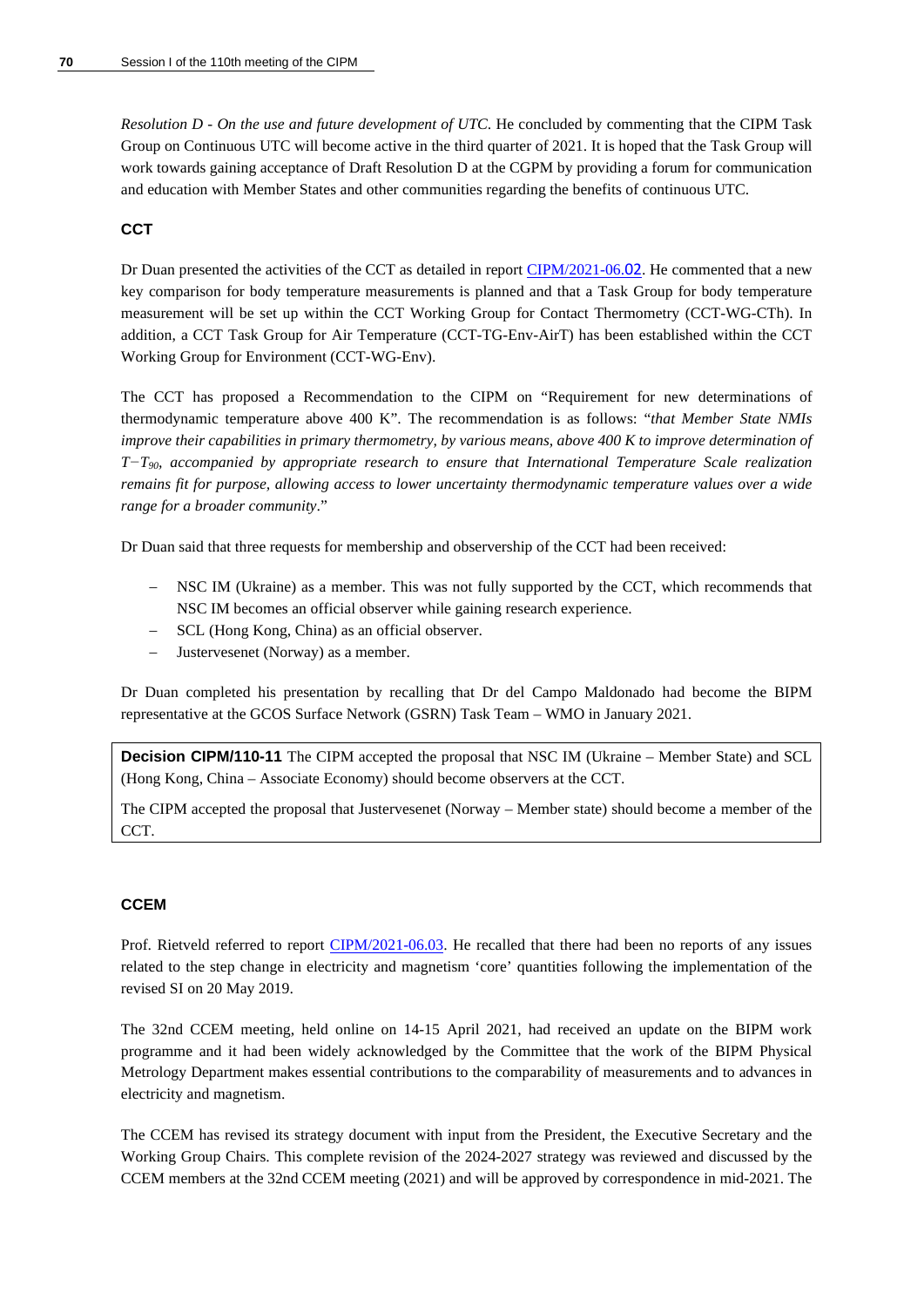review included a discussion on the vision and mission of the CCEM.

The revised CCEM strategy includes greater focus on its impact and its links with stakeholders. In addition, the strategy describes the formation of a Task Team to organize CCEM webinars, following the example of webinars organized by the CCQM and CCRI.

Prof. Rietveld informed the CIPM about a discussion point that had arisen from the revision process; "how will we as the CCEM be involved in any decisions about the 'digitalization' of electrical units?". He noted that this is a relevant question for all CCs and an issue for consideration by the CIPM Working Group on Data (CIPM-WG-DATA).

### **CCQM**

Dr Park said that the focus of the Committee's recent activities has been the development of the CCQM Strategy Document 2021-2030. A draft has been published and the deadline for publication of the final strategy document is 30 June 2021. A table highlighting the strategic plans for each CCQM Working Group and a list of the seven strategic aims identified by the CCQM for 2021-2030 was presented. Activities in the BIPM Chemistry Department in support of the CCQM 2021-2030 Strategy have been included in an Annex to the strategy document.

Three CCQM Task Groups have been set up:

- − CCQM Task Group on Stakeholder Engagement. To develop a strategy document describing strategic and operational aspects for external stakeholder engagement for the CCQM.
- − CCQM Task Group on Guidance for KCRV Calculation. To update the CCQM guidance document including worked examples.
- − CCQM SPWG Task Group on Comparisons. To harmonize working practices on comparison organization across WGs including pilot studies.

Dr Park recalled that the Covid-19 pandemic has been an important topic for the CCQM. A series of webinars on the subject had been organized, including the latest on 25 March 2021 on "Ensuring the reliability of measurements in response to the Covid-19 pandemic". Two comparison studies had been organized concerning the major diagnostic methods for SARS-CoV-2 quantification. The CCQM Working Group on Nucleic Acid Analysis (CCQM-NAWG) organized the CCQM P199b: SARS-CoV-2 RNA copy number quantification study and the CCQM Working Group on Protein Analysis (CCQM-PAWG) ran the CCQM-P216: SARS-CoV-2 monoclonal antibody quantification study.

The CCQM has two workshops planned: the CCQM Workshop on Metrology for Infectious Diseases and Pandemic Preparedness on 5-7 October 2021 and the CCQM Workshop on Metrology for Microplastics on 4-8 April 2022.

The President thanked Dr Park and invited comments. Dr Wielgosz recalled that the CCQM P199b: SARS-CoV-2 RNA copy number quantification study had been organized within six months and the World Health Organization (WHO) and Standardisation of Genomic Amplification Techniques (SoGAT) communities have expressed their appreciation, as the study provided a standard solution before any reference materials were available.

Dr Liew gave a brief update on the Joint Committee for Traceability in Laboratory Medicine (JCTLM), details of which are in documen[t CIPM/2021-06.08.](https://www.bipm.org/documents/20126/57266085/CIPM21-06.08-JCTLM-report-to-the-CIPM-June-2021.pdf/08294c12-089e-6471-0d9a-17861474ffa0) Two points highlighted were that:

− Prof. Greg Miller, nominated by the International Federation of Clinical Chemistry and Laboratory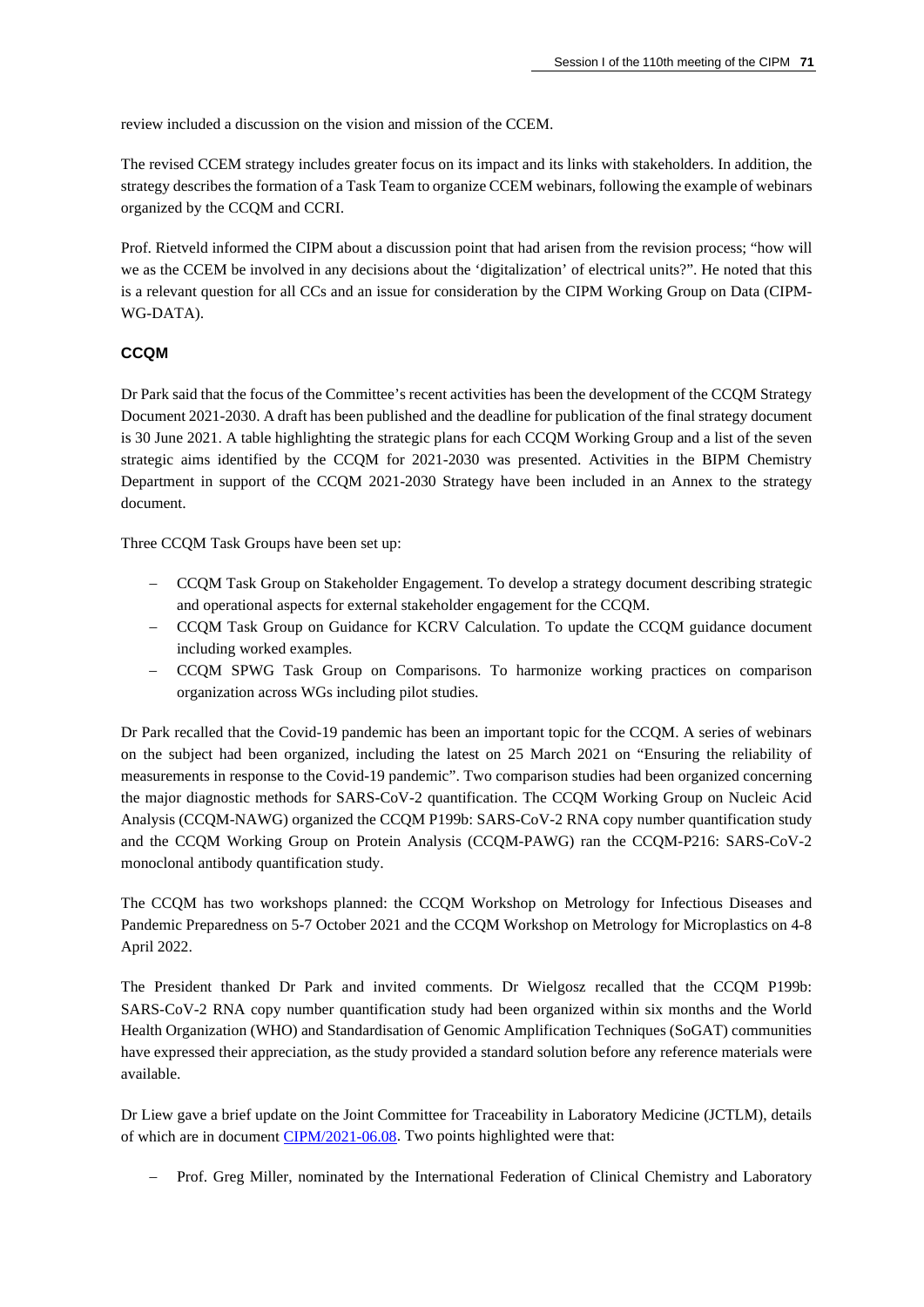Medicine (IFCC), was appointed Chair of the JCTLM in March 2021. Prof. Miller is a Professor in the Pathology Department at Virginia Commonwealth University, USA.

The IFCC has requested a separate agreement, as described in the recent MoU, to be drafted to cover any future financial support for the JCTLM Secretariat, which is currently maintained at the BIPM. An agreement is being drafted, which will be circulated to the CIPM. The IFCC has provided an annual donation of 50 000  $\epsilon$  for the JCTLM Secretariat's work at the BIPM for the last 14 years. The IFCC Executive board have recently reviewed all budget line items and are, in general, requesting additional documentation for collaborations that they fund of which the JCTLM is one example.

#### **CCM**

Dr Richard referred to report [CIPM/2021-06.05](https://www.bipm.org/documents/20126/56972025/CIPM21-06.05-CCM_report-to_CIPM_2021_Ri_EN_DEF.pdf/892ef508-9e44-320d-72f0-63c8b75d3b6b) and gave a summary of recent information related to the redefinition of the kilogram. The final report of the CCM.M-K8.2019 key comparison of kilogram realizations has been published and the first Consensus Value for the dissemination of the kilogram was calculated by the CCM Task Group on the Phases for the Dissemination of the kilogram following redefinition (CCM-TGPfDkg) in December 2020. The dissemination of the kilogram entered Phase 2 on 1 February 2021 and the update of CMCs for 31 NMIs, to account for the increased uncertainty in the Consensus Value, was completed on 2 June 2021.

The timetable for the next key comparison of kilogram realizations was presented. The measurement of travelling standards at NMIs will take place during September to December 2021. Comparison measurement at the BIPM is scheduled for January to March 2022. The Draft A report will be produced in June 2022, followed by the Final Report in September 2022. The second consensus value will then be calculated.

Dr Richard said that two applications for observership of the CCM have been received: CMS/ITRI (Chinese Taipei) and NSC-IM (Ukraine). Both applications are currently at the consultation stage with the CCM WG Chairs and a proposal for a decision will be made to the CIPM in October 2021.

He concluded by saying that the CCM strategy is being reviewed by a dedicated Working Group, which will hold its next meeting in July 2021. The final version of the strategy is expected to be completed in late 2021 for approval by the CCM in early 2022.

### **CCRI**

Dr Sené presented highlights of the report [CIPM/2021-06.06.](https://www.bipm.org/documents/20126/57266793/CIPM21-06.06-CCRI-report-to-the-110thCIPM.pdf/c0d5b1e2-dde5-76ed-772d-d38241242603) He noted that the 28th meeting of the CCRI, held online in June 2021, included five new members (BEV, CMI, METAS, NMISA and NRC). Discussions at the CCRI meeting indicated that although the Covid-19 pandemic had slowed down research and some collaboration, the importance of IR metrology services was recognized widely. In addition, BIPM activities and services were highly valued by the IR community.

Dr Sené said that the CCRI had requested advice from the CIPM on whether it is possible to get a clear picture of the relevant ISO standards pipeline in order to understand where there might be a need for input from the metrology community and to prioritize effort. He asked if this is an issue for other CCs.

The CCRI strategy 2018-2028, adopted in 2019, is being reviewed and updated. A questionnaire was circulated to members, observers and liaison organizations as well as CCRI Section and Working Group members in June/July 2020. The questionnaire identified more than 50 specific items to be addressed. This input has been integrated into the second draft edition of the strategy, which was circulated for comments in March-April 2021. The final edition of the CCRI strategy will be published in mid-2021. The final edition includes a significant additional aim: *To coordinate the introduction of the SI Digital Framework in ionizing radiation metrology, including moving to digitalization of services (such as digital calibration certificates), making data from*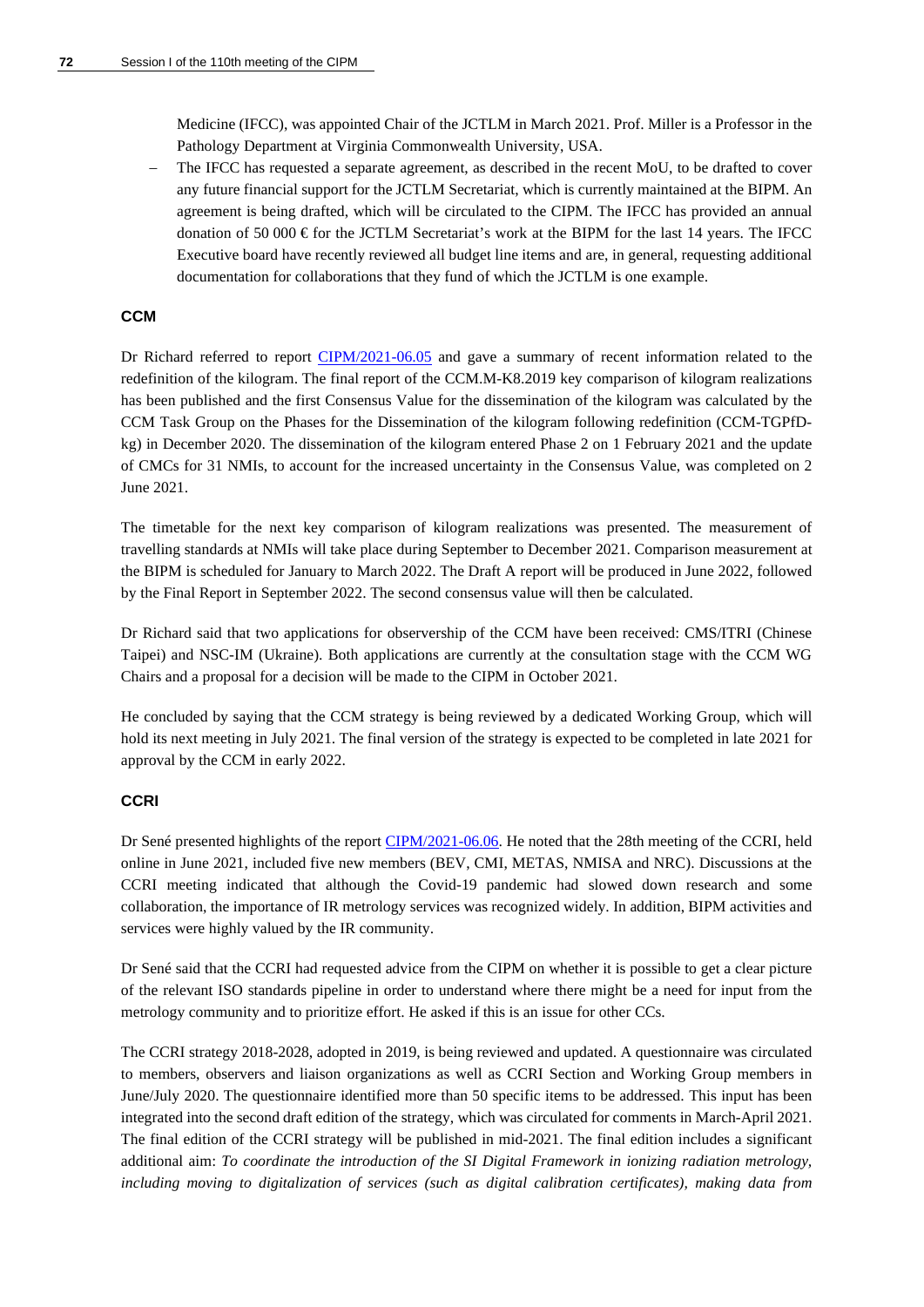## *comparison exercises machine-readable and machine actionable, and providing support for NMIs/DIs*.

Development of the CCRI strategy has identified the potential need for a joint CCRI/CCQM Task Group on Mass Spectrometry for Radionuclide Metrology. This is being discussed by CCRI Section II: Measurement of radionuclides (CCRI(II)), the CCQM Working Group on Isotope Ratios (CCQM-IRWG) and the CCQM Working Group on Inorganic Analysis (CCQM-IAWG). The Task Group will identify key measurement challenges for use of mass spectrometry in ionizing radiation and agree the best way to utilize combined CCRI/CCQM expertise to address these challenges.

Dr Sené said that the CCRI is investigating how to use existing and new communication tools to further its mission. The CCRI has organized a series if webinars, which started in October 2020, and have been very successful. The CCRI is creating a small advisory group working with the CCRI Executive Secretary to steer these communications activities.

A request for Observership has been received from NSC-IM (Ukraine). This application will be considered in the CCRI before being submitted to the CIPM for approval.

Dr Sené expressed his thanks, as well as that of the CCRI community, to Dr Judge on the occasion of his retirement. He welcomed Dr Gressier, the new Director of the Ionizing Radiation Department. The President added his thanks to Dr Judge. Dr Judge said that it had been a pleasure to work with Dr Sené and Dr Louw as the current and past Presidents of the CCRI. He thanked Prof. Rietveld and Dr Stock for their support in the creation of the joint CCEM-CCRI Task Group - Low Current Measurement (CCEM-CCRI-TG-LCM). This Task Group will be useful in reducing the dependence of the ionizing radiation community on sealed radioactive sources, which will help to improve safety.

## **CCU**

Prof. Ullrich said that the CCU had not met since the last meeting of the CIPM, however three documents had been made available on the CIPM members' working area of the BIPM website (see the zipped fil[e CIPM/2021-](https://www.bipm.org/documents/20126/56981276/CIPM21-06.07-CCU-documents-2.zip/a99107a0-f973-4d4d-04ba-2aedde926a24) [06.07\)](https://www.bipm.org/documents/20126/56981276/CIPM21-06.07-CCU-documents-2.zip/a99107a0-f973-4d4d-04ba-2aedde926a24) for comment: *Draft Agenda for the 25th meeting of the CCU (21-23 September 2021)*; *Draft Resolution C of the 27th CGPM (2022) – extension of the range of SI prefixes*; and *Report of the meeting of the CCU Working Group on Strategy (CCU WG-S) held on 26-27 January 2021*.

Prof. Ullrich commented that the results of the questionnaire for CCU members and stakeholders on the implementation of the new definitions of the SI will be discussed at the CCU meeting in September 2021. He noted that *Draft Resolution C of the 27th CGPM (2022) – extension of the range of SI prefixes* had been circulated among the CCU members, where it received positive comments. It is now being made available to the CIPM for comment ready for discussion at Session II of the 110th meeting in October 2021.

NSC IM (Ukraine) has applied to become a member of the CCU. This request will be discussed at the meeting in September 2021.

Prof. Ullrich concluded by commenting on a non-CCU issue. He said that the CIPM Task Group on the Digital SI (CIPM-TG-DSI) has asked the CIPM to consider how the CIPM-TG-DSI can best liaise with all the Consultative Committees.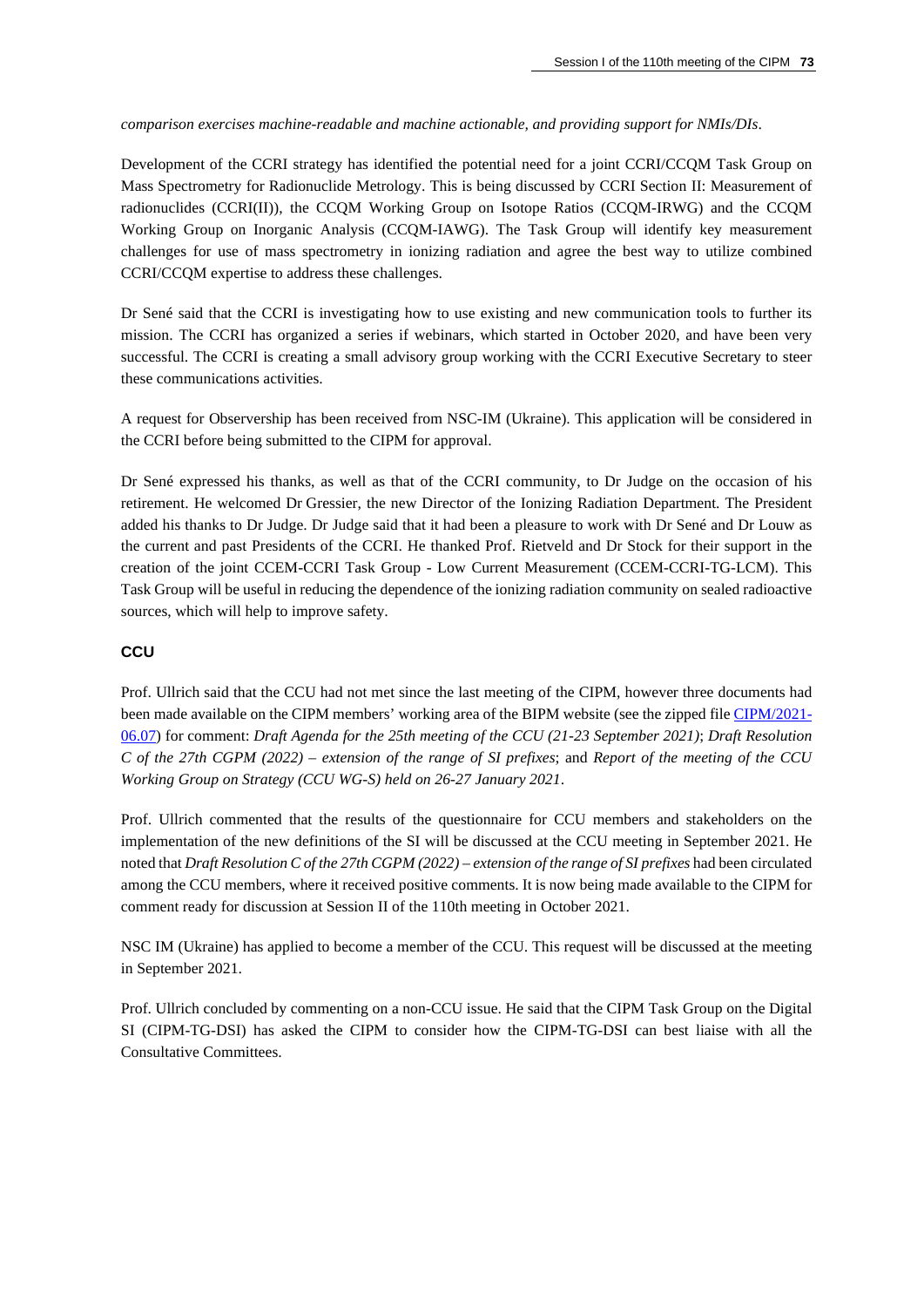#### **7. FINANCE**

#### **Report from the CIPM Sub-Committee on Finance**

Dr Richard said that the Sub-Committee had held its last meeting on 15 June 2021. He congratulated the Director and the team at the BIPM for the good financial performance in 2020 and for the efficient preparation and completion of the financial statements. The preparation of the audit for both the BIPM and the Pension and Provident fund was singled out for praise. Dr Richard recalled that he had established a quarterly update with the Director and the Head of the BIPM Finance Office. Two such meetings had been held so far in 2021, including one with the auditor. The auditor, Mr Griton from KPMG, had been very impressed that the BIPM had managed to maintain its business during 2020, despite the Covid-19 pandemic; there had been no impact on the financial situation or the audit. Dr Richard recalled that the auditor had commented that the Covid-19 pandemic had further confirmed the decision taken several years ago to externalize the preparation of the financial report to the accounting company, In Extenso. The collaboration between the BIPM, In Extenso and KPMG works very efficiently.

Possible future changes to the IPSAS standard had also been discussed with the auditor.

Dr Richard said that he had received the first draft of the French version of the Financial Statements 2020 at the end of April 2021. The French and English versions of the draft financial statements had been distributed to the members of the Sub-Committee on Finance and the CIPM for comment on 17 May 2021. Dr Richard recalled that the Director had given an overview of the Financial Statements 2020 to the June meeting of the Sub-Committee on Finance. One of the key points from the overview and the discussions at the meeting was that all Member States will be clear to participate in the 27th meeting of the CGPM (2022).

The Sub-Committee on Finance had noted that an unqualified report had been received from the auditor (see documen[t CIPM/2021-07.02](https://www.bipm.org/documents/20126/57292758/CIPM21-07.02-Rapport-annuel-BIPM-2020.pdf/efc4ea50-2f36-c1ab-b592-de89e83238cd) "Financial Report 2020"). Following receipt of the audit report and the subsequent discussions, the members of the CIPM Sub-Committee on Finance had agreed unanimously that the 2020 audited Financial Statements BIPM and of the BIPM Pension and Provident Fund should be recommended to the CIPM for approval and that the BIPM Director should be granted quietus for the 2020 exercise.

The President thanked Dr Richard and asked the CIPM for approval of the Financial Statements and to grant the BIPM Director quietus for the 2020 exercise. There were no comments and approval and quietus were granted unanimously.

**Decision CIPM/110-12** The CIPM confirmed its approval of the audited financial statements of the BIPM and of the BIPM Pension and Provident Fund which were reviewed by the CIPM Sub-Committee on Finance in June 2021. The CIPM granted the BIPM Director quietus for the 2020 exercise.

Dr Richard informed the CIPM that the auditor, Mr Griton from KPMG, is scheduled for re-election for the three-year period 2021-2023. A presentation on his suitability was given and it was noted that CIPM Sub-Committee on Finance recommends the re-election of Mr Griton for the review of the BIPM accounts for 2021-2023. The CIPM agreed with this proposal.

The President referred to the documents in the zipped fil[e CIPM/2021-07.01](https://www.bipm.org/documents/20126/53520541/CIPM21-07.01-Finance-Audit-arrears.zip/3532e43e-8c4b-abc5-d26e-85be34848bfd) "*Audit of the accumulated arrears of a defaulting Member State or excluded Member State and advances made by other Member States*", which had been available on the CIPM members' working area of the BIPM website for noting.

#### **Update on payments received and spend to date**

The Director said that the contributions and subscriptions received as of 21 June 2021 totalled 8 900 400  $\in$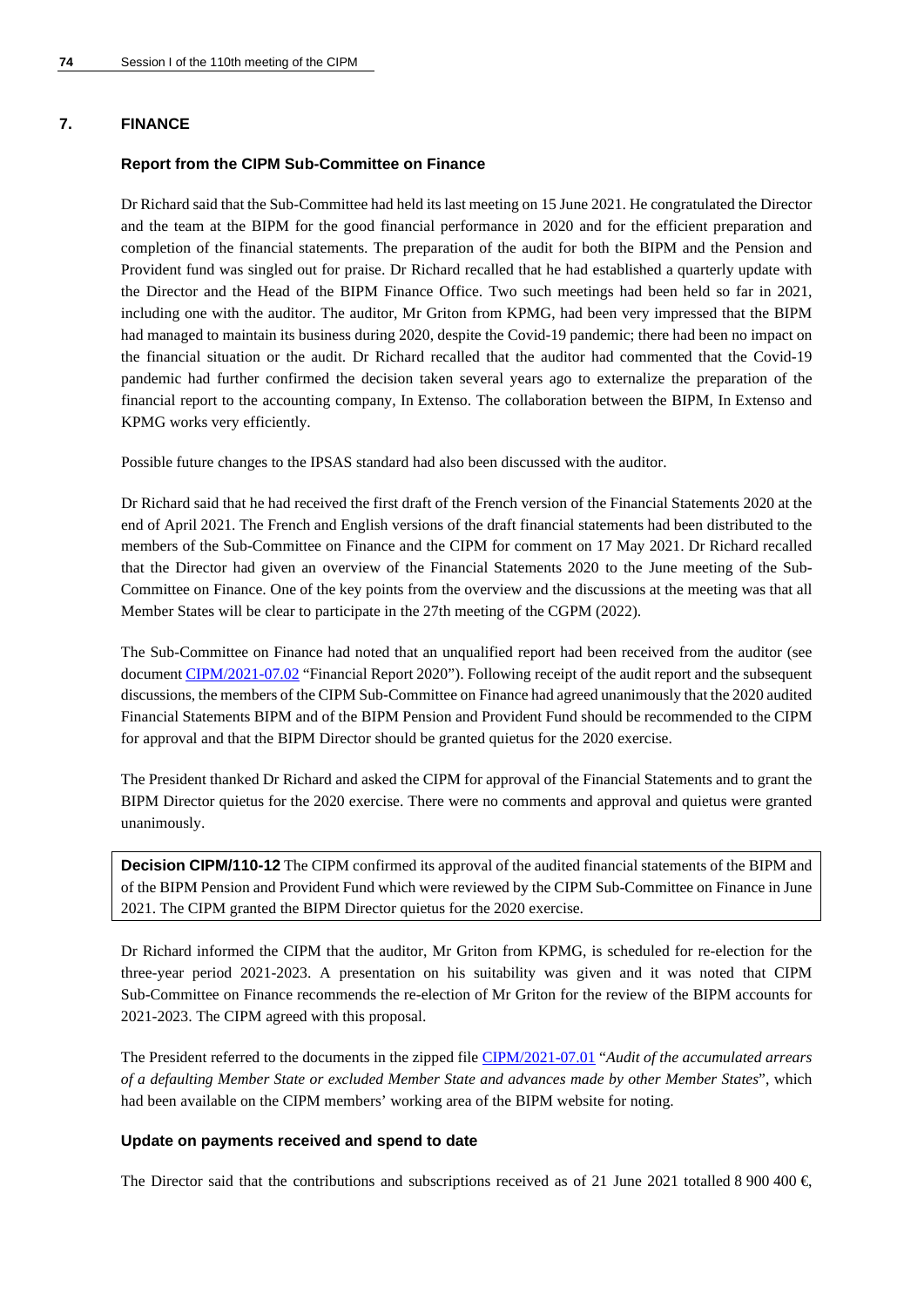which is very similar to the amounts received at the same time over the last four years. The impact of the ongoing Covid-19 pandemic on expenditure against budget in 2021 is similar to the situation in 2020, except for the cost of meetings.

A series of additional financial control measures have been implemented. These include the introduction of an electronic payslip system for all staff and pensioners, an ongoing project to encourage all suppliers to send invoices electronically, and regular updates to all staff on cyber financial fraud.

#### **8. REPORT FROM THE BIPM ON PROGRESS WITH THE 2020-2023 WORK PROGRAMME**

Document [CIPM/2021-08.01](https://www.bipm.org/documents/20126/56892472/CIPM21-08.01-WP-report-2020.pdf/a836f117-0b59-489e-7555-f6d06ef4e756) "*Annual Review: Supplement - Activities of the BIPM Departments (1 January 2020 - 31 December 2020)*" was available on the CIPM members' working area of the BIPM website for noting.

## **9. STRATEGY FOR THE BIPM AND TIMETABLE FOR THE PREPARATION OF THE WORK PROGRAMME (2024-2027)**

The President referred to the documents in the zipped file [CIPM/2021-09.01](https://www.bipm.org/documents/20126/56883085/CIPM21-09.01-Strategic-plan-2022-version_2_and_comments.zip/c11d8db9-42b5-fc11-46ba-bc482ac4dd1b) "*Strategic Plan (2022) for the BIPM, version 2 (2021-05-17) and Comments*", which had been available on the CIPM members' working area of the BIPM website in advance of the meeting. He said that comments had already been received and asked if there were any other 'high-level' remarks. He added that the commenting process can continue for a few weeks after the meeting. It was suggested that the Strategic Plan requires a contextual explanation as the current document begins with high-level statements and then goes straight into low-level detail including actions, which is unusual for a strategy document. The contextual explanation could include the Vision, Mission and Objectives that were approved by the 26th meeting of the CGPM (2018). The Director replied that this will be addressed in the next version, which will be discussed with the President and Secretary of the CIPM.

Mr Henson thanked the CIPM for the comments that had been received on the Strategic Plan (2022) for the BIPM so far and encouraged them to submit any additional comments as soon as possible so that the document can be made available for consultation.

#### **10. PLANS FOR THE 27TH MEETING OF THE CGPM**

The Director said that the dates for the 27th meeting of the CGPM would be in the week 14-18 November 2022 and that the Palais des Congrès de Versailles is available to host the meeting following a major refurbishment. The booking requires confirmation before the end of June 2021. He noted that the venue is suitable for more than 300 attendees, even if social distancing is required. After considering several venues the BIPM recommends it as the preferred option. The venue offers flexibility if a hybrid meeting is necessary, following the installation of new IT facilities. A hybrid meeting platform has been identified and online voting platforms are being studied. The Director commented that at present, there is too much uncertainty to predict whether the conference will be held as a physical meeting, a hybrid meeting or fully online.

The Director confirmed that Prof. Patrick Flandrin, the President of the *Académie des Sciences* 2021-2022, has agreed to act as the President of the 27th meeting of the CGPM. The draft programme for the 27th meeting will be presented to the CIPM at its meeting in October 2021. The Director added that a number of draft resolutions are under discussion and encouraged the CIPM to refer to each resolution using the letters that have been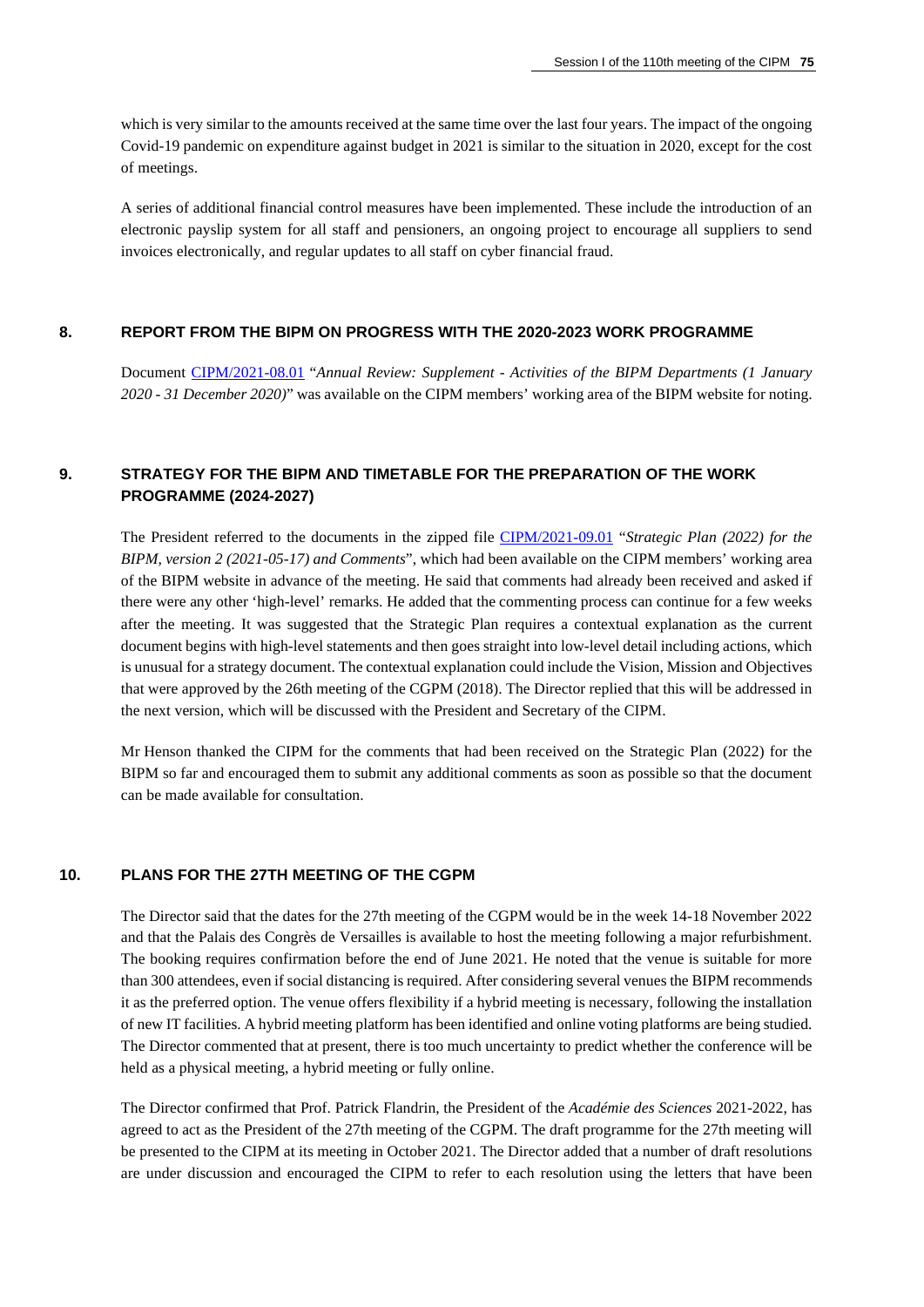assigned to them to avoid confusion.

The Director invited questions and comments. It was asked if there is any financial risk associated with booking the venue in advance and the situation if the conference venue is cancelled due to Covid-19. It was confirmed that the contract with the venue includes a clause that cancellation due to Covid-19 will result in no financial loss. The President said that following confirmation that cancellation due to Covid-19 will not incur any financial penalties, the CIPM could give its agreement to book the Palais des Congrès de Versailles for 14-18 November 2022.

The President asked if there are any existing rules relating to holding the General Conference as a hybrid meeting. The Director said that although there are no established guidelines within the BIPM for holding hybrid meetings, many other organizations, for example the OIML, are holding their plenary meetings online despite not having specific regulations. The deadline for deciding whether to hold the General Conference as a hybrid meeting was discussed. It was agreed that this should be readdressed at the October 2021 session of the CIPM meeting. Currently there are too many uncertainties regarding the future direction of the Covid-19 pandemic, however it is likely that a certain level of remote participation in the General Conference will be required.

It was suggested that because the decision on the format of the meeting is very important, criteria should be developed to allow the decision to be made. The President suggested that the criteria could be discussed at the October meeting and a final decision on the format of the General Conference could be delayed until March 2022 at the latest.

#### **11. UPDATE FROM THE JCRB**

#### **JCRB Recommendation 43/1 on the status of GULFMET as an RMO**

Dr Olthoff recalled that the Joint Committee of the Regional Metrology Organizations and the BIPM (JCRB) had met online on 15-17 March 2021. One of the main points at the meeting had been discussions on the acceptance of GULFMET as an RMO. He reported that the JCRB had agreed Recommendation JCRB/43-1 (2021) "*The JCRB agrees that GULFMET fulfils all requirements described in CIPM MRA-P-12 Appendix B, section B1, and recommends the CIPM to admit GULFMET as a full member of the JCRB, with a voice and the right to vote*." Dr Olthoff said that he fully supported the recommendation of the JCRB and added that GULFMET actively participates in the JCRB meetings. This view was echoed by the President, who asked for any comments. Prof. Rietveld said that GULFMET is an active participant in CCEM meetings and he fully supported the proposal.

The President asked the CIPM if they agreed that GULFMET should become a full RMO. There was unanimous support and the following decision was adopted.

**Decision CIPM/110-13** Following JCRB Recommendation JCRB/43-1 (2021), the CIPM decided to admit the regional metrology organization Gulf Association for Metrology (GULFMET) as a full member of the JCRB, with a voice and the right to vote.

## **12. UPDATE FROM THE CIPM PRESIDENT ON THE WORK OF THE** *AD HOC* **WORKING GROUP OF MEMBER STATE REPRESENTATIVES**

The President referred to the three documents in the zipped file [CIPM/2021-12.01](https://www.bipm.org/documents/20126/56769989/CIPM21-12.01.zip/02a0015e-dbf1-b7b3-b9ff-b2005180adb7) "*Update from the CIPM*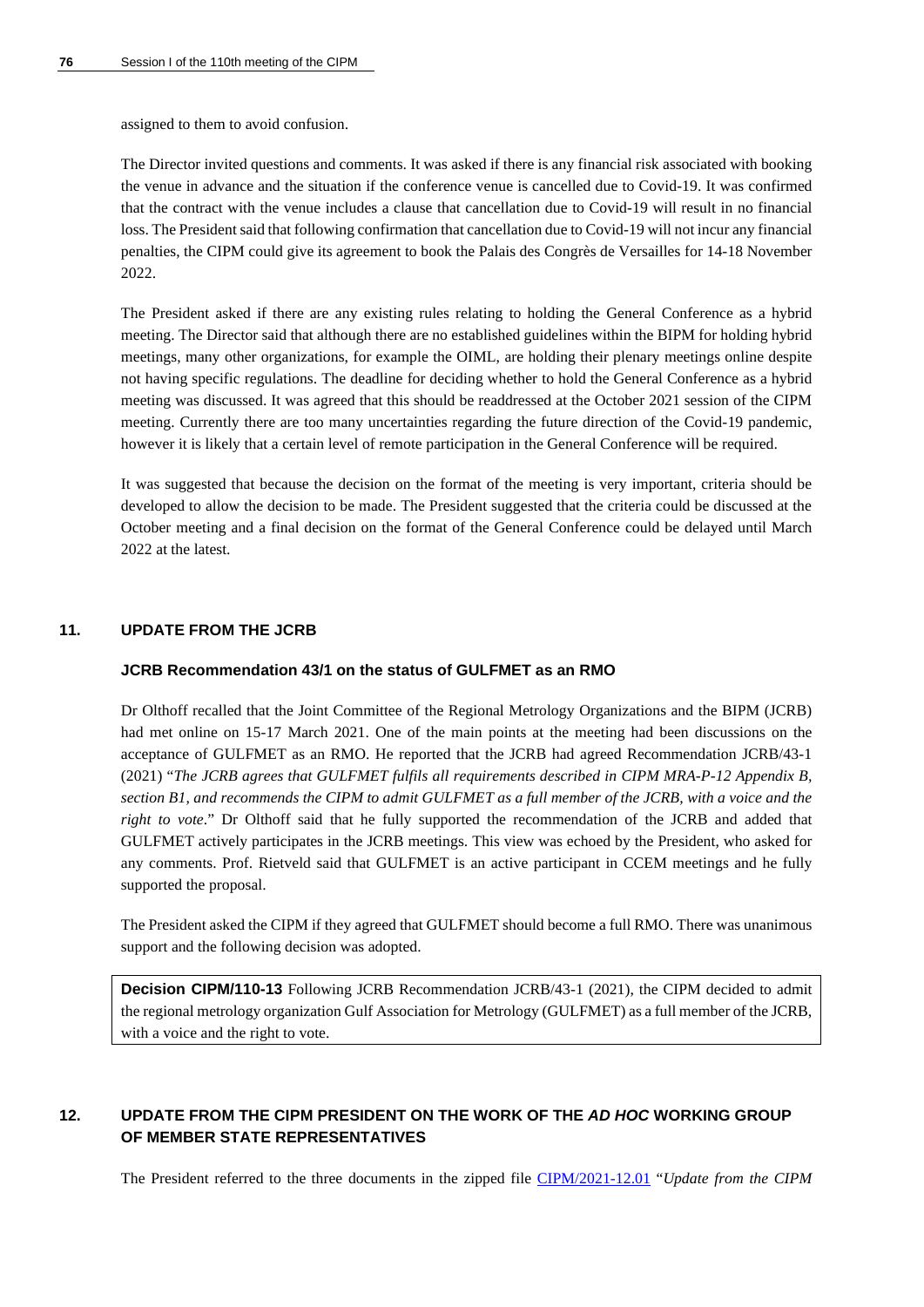*President on the work of the ad hoc Working Group of Member State Representatives*". The three documents are "*Legal opinion on the legal principles concerning the competence of the organs of the International Bureau of Weights and Measures to enter into legal agreements dated 19 May 2021*", "*Email from the President of the CIPM (Input requested by the State Representative Working Group) dated 2 June 2021*", and "*Member State Working Group letter dated 21 May 2021*." He said that the *ad hoc* Working Group of Member State Representatives had met several times. Most recently the Chairs had written a letter, dated 21 May 2021 (see above), which included the intended content of their draft resolution as an annex. This letter requested the CIPM to provide its considered views by the end of August 2021 on six issues:

- to clarify, in light of the proposed suggestions, how to refer to Associate States
- the organization of the budget process
- − the role of RMO and NMIs in the governance of the organization
- the prerogatives to enter into agreements on behalf of the organization
- − the preparation of the CGPM
- − consultation with members.

Any feedback submitted by the CIPM will be discussed by the *ad hoc* Working Group at its next meeting.

The President invited comments on the six issues and suggested that due to the limited time available, an informal meeting should be held online to allow members to comment. Dr Steele said that sharing the CIPM perspective with the *ad hoc* Working Group of Member State Representatives is important. He added that some of the questions from the Working Group may simply require information or clarification from the CIPM. For example, some clarification that the RMOs are already engaged in the governance of the CIPM MRA and the JCRB. There has also been a recent deepening of this engagement through the regular meetings of the RMO Presidents. Dr Steele said that such information should be fed back to the *ad hoc* Working Group to enlighten participants that there are mechanisms already in place that address some of the issues raised. In such cases, it may be a question of improving the way in which the operation of the existing mechanisms is communicated to the Member State representatives. He cautioned that the issue raised on the organization of the budget process may be linked to the question of consultation. The CIPM interpretation may be that the process is very formal, considers the Work Programme and is carried out in consultation with the CIPM Sub-Committee on Finance. However, some Member State representatives may have concerns about how the budget process is related to the dotation process and the vote at the General Conference. Dr Steele said that there is a lack of clarity over this process among the Member State representatives. He suggested that the CIPM emphasize the areas of the budget process that are clearly defined and those areas that can be addressed by the modernization process. Dr Park suggested that a discussion is needed with the Member States on how support can be provided to CIPM members, considering that, once elected, they are not representatives of any Government, State, institute, or metrology institute and do not represent them in their capacity as CIPM members.

The President said that the prerogatives to enter into agreements on behalf of the organization had been discussed at the Working Group. Consequently, the President and Director had commissioned the document "*Legal opinion on the legal principles concerning the competence of the organs of the International Bureau of Weights and Measures to enter into legal agreements dated 19 May 2021*". He added that due to the time limit, rather than discussing the details in the meeting, members can continue to send comments after the meeting. All the comments received from the CIPM on the six issues raised by the *ad hoc* Working Group of Member State Representatives will be brought together in a document for discussion at an online meeting to be scheduled during July or August 2021. The BIPM meetings office was asked to assist with organizing the meeting.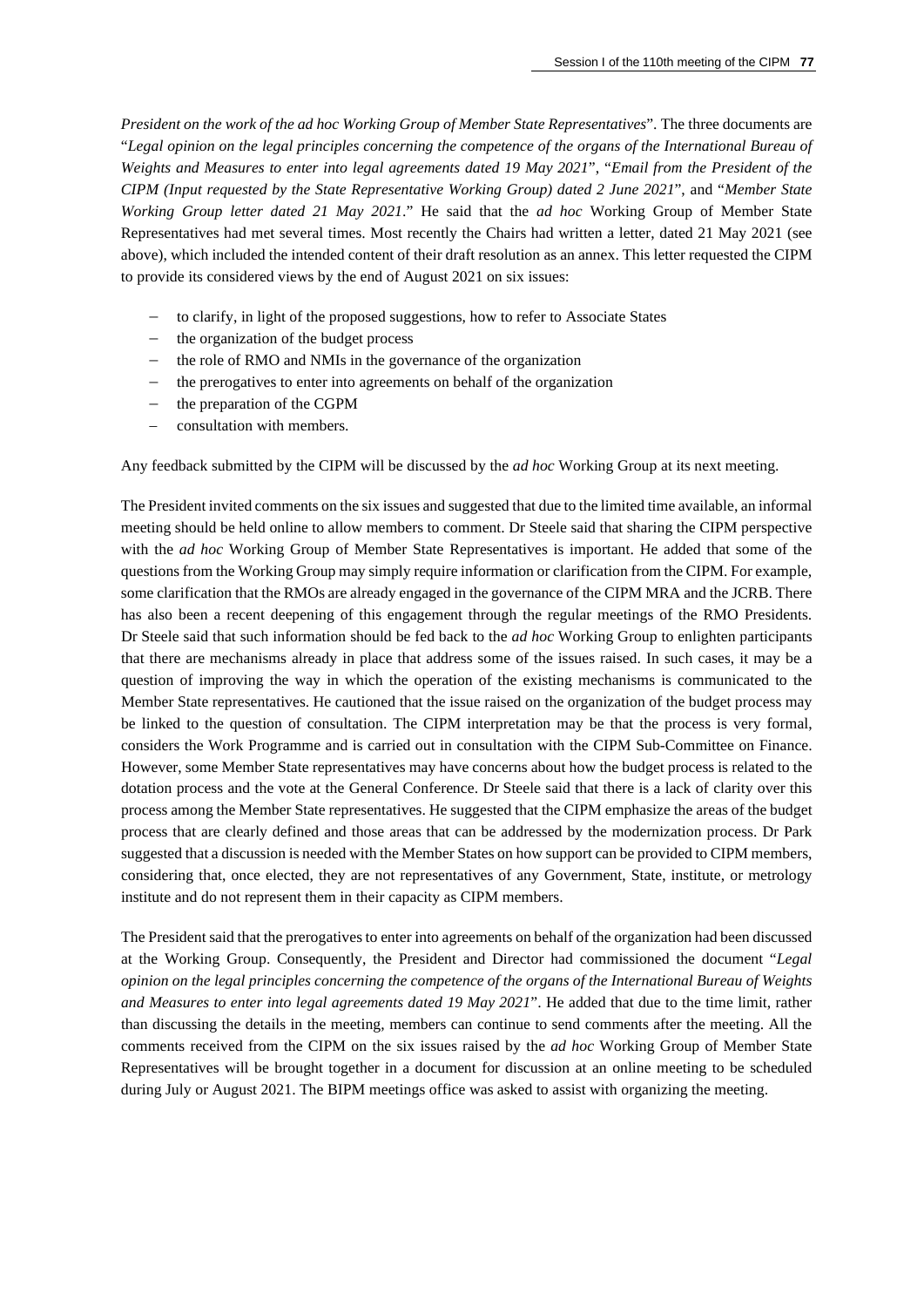#### **13. OTHER BUSINESS**

#### **Update from the CIPM Task Group on the "Digital-SI" Framework**

The presentation of repor[t CIPM/2021-13.01](https://www.bipm.org/documents/20126/56770432/CIPM21-13.01-CIPM-TG-Digital-SI-.zip/3ff61d2d-da2c-f2bd-88e5-33fff385a123) "CIPM Task Group on the Digital SI" was delayed.

#### **Update on liaison with the OIML**

Dr Richard recalled that the Joint Task Group between the BIPM and the OIML was set up as outlined in Decision CIPM/109-15 (2020). The Task Group met in December 2020, March 2021 and June 2021, where it discussed joint representation for liaison activities, joint initiatives, promotion of metrology, and promotion of digital transformation. The next meeting is planned for September 2021. The Task Group is considering a joint event to celebrate the 150th anniversary of the signing of the Metre Convention and the 70th anniversary of the OIML in 2025. An MoU to define the aspirations of the BIPM and the OIML collaborative activities may be considered in the future and sharing of resources is also kept under review.

#### **CIPM Rules of Procedure**

The President referred to document [CIPM/2021-13.02](https://www.bipm.org/documents/20126/53520526/CIPM21-13.02-Rules-of-procedure-.zip/232ed6c1-e0aa-c838-73db-91614c814954) "CIPM Rules of Procedure", which was available on the CIPM members' working area of the BIPM website for noting (See §3, Decision CIPM/110-08).

#### **Report to the CIPM on activities of interest (JCGM, JCGM-WG2, CCU-WG-CMT)**

The President recalled that report [CIPM/2021-13.03](https://www.bipm.org/documents/20126/56892456/CIPM21-13.03-Report_to_CIPM_June_2021_PN.pdf/12b1e990-d8d8-e23d-e56c-cd675f52faba) "*Report to the CIPM on activities of interest (JCGM, JCGM-WG2, CCU-WG-CMT)*" was available for noting in the CIPM members' working area of the BIPM website. Prof. Neyezhmakov added that the CCU Working Group on Core Metrological Terms (CCU-WG-CMT) will hold its next meeting on 25 June 2021.

## **Participation in the Global Climate Observing System (GCOS), Surface Reference Network Task Team (GSRN-TT)**

Dr del Campo Maldonado said that the report [CIPM/2021-13.04](https://www.bipm.org/documents/20126/56971679/CIPM21-13.04-report-110th-CIPM-Session-I-GCOS-GSRN-TT.pdf/7bd8d68d-edad-fbce-52c9-33d0b08783a3) "*Report: Participation on the Global Climate Observing System (GCOS), Surface Reference Network Task Team (GSRN-TT)*" was available for information in the CIPM members' working area of the BIPM website. It was agreed that Dr del Campo Maldonado will continue as the CIPM representative to the GSRN-TT.

#### **Virtual department visits**

Virtual visits were organized to the Chemistry, International Liaison and Communication, Ionizing Radiation, Physical Metrology and Time Departments on Tuesday 22 June. The visits were scheduled to last 90 minutes and the CIPM divided into five groups of three or four members to take part in them. Feedback on the visits was given on Wednesday 23 June. The feedback given by the CIPM members was positive.

### **14. DATES AND FORMAT FOR THE CIPM MEETINGS IN 2021 AND 2022**

#### **Meeting format in October 2021**

The President proposed that Session II of the 110th meeting of the CIPM in October 2021 be held online. This proposal was made due to the ongoing uncertainty surrounding the coronavirus pandemic. The CIPM members discussed the proposal, noting that although face-to-face meetings are preferred, there are many uncertainties